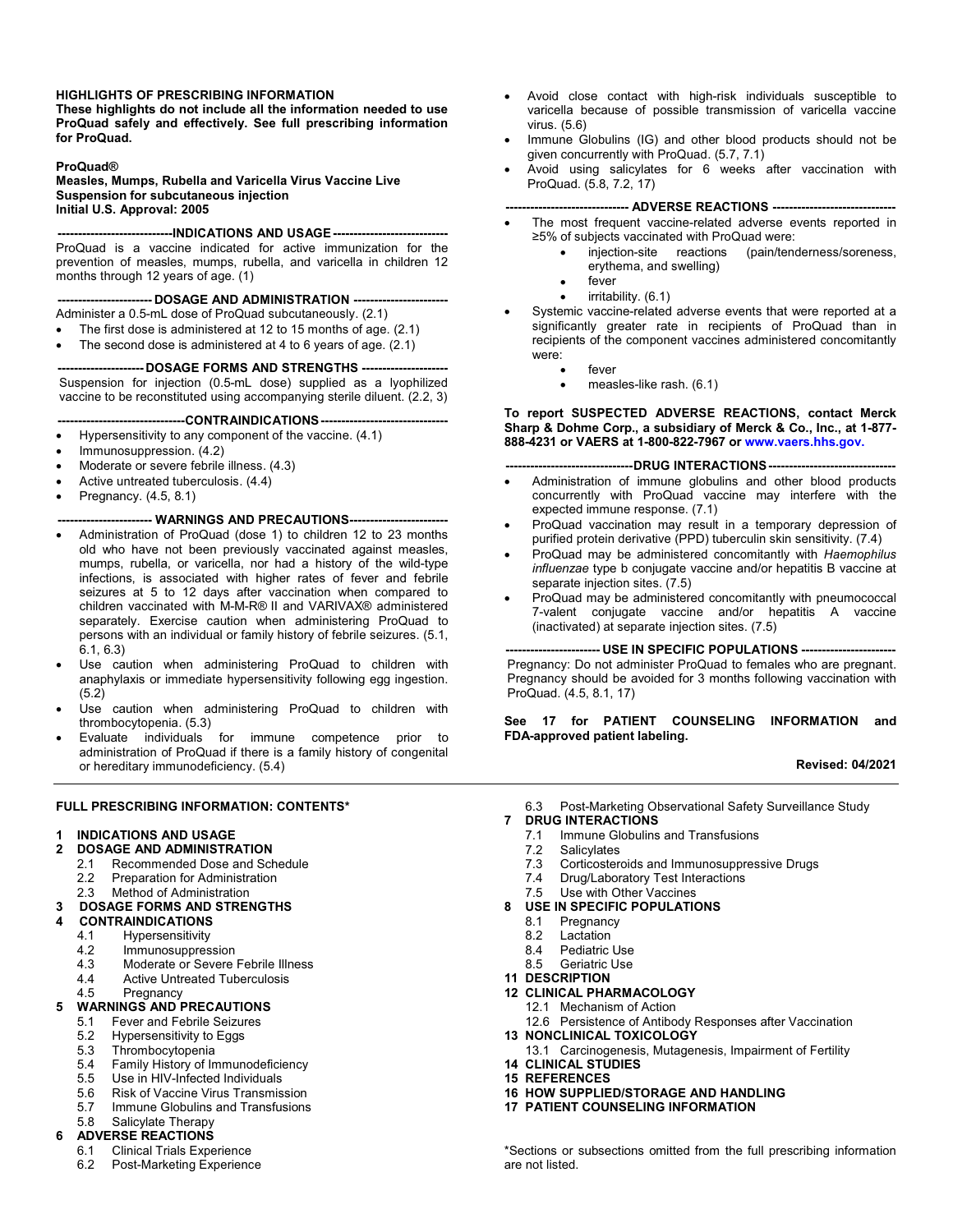## **FULL PRESCRIBING INFORMATION**

## **1 INDICATIONS AND USAGE**

ProQuad® is a vaccine indicated for active immunization for the prevention of measles, mumps, rubella, and varicella in children 12 months through 12 years of age.

## **2 DOSAGE AND ADMINISTRATION**

## **FOR SUBCUTANEOUS ADMINISTRATION ONLY**

## **2.1 Recommended Dose and Schedule**

Each 0.5-mL dose of ProQuad is administered subcutaneously.

The first dose is administered at 12 to 15 months of age but may be given anytime through 12 years of age.

The second dose is administered at 4 to 6 years of age. At least 1 month should elapse between a dose of a measles-containing vaccine and a dose of ProQuad. At least 3 months should elapse between a dose of varicella-containing vaccine and ProQuad.

#### **2.2 Preparation for Administration**

Use a sterile syringe free of preservatives, antiseptics, and detergents for each injection and/or reconstitution of the vaccine because these substances may inactivate the live virus vaccine. To reconstitute, use only the diluent supplied with the vaccine since it is free of preservatives or other antiviral substances which might inactivate the vaccine.

To reconstitute the vaccine, withdraw the entire volume of the supplied diluent from its vial and inject into lyophilized vaccine vial. Agitate to dissolve completely. Discard if the lyophilized vaccine cannot be dissolved.

Parenteral drug products should be inspected visually for particulate matter and discoloration prior to administration, whenever solution and container permit. Visually inspect the vaccine before and after reconstitution prior to administration. Do not use the product if particulates are present or if it appears discolored. Before reconstitution, the lyophilized vaccine is a white to pale yellow compact crystalline plug. ProQuad, when reconstituted, is a clear pale yellow to light pink liquid.

Withdraw the entire amount of the reconstituted vaccine from the vial into the same syringe, inject the entire volume, and discard vial.

To minimize loss of potency, the vaccine should be administered immediately after reconstitution. If not used immediately, the reconstituted vaccine may be stored at room temperature, protected from light, for up to 30 minutes. Discard reconstituted vaccine if it is not used within 30 minutes.

#### **2.3 Method of Administration**

Inject the vaccine subcutaneously into the outer aspect of the deltoid region of the upper arm or into the higher anterolateral area of the thigh.

#### **3 DOSAGE FORMS AND STRENGTHS**

ProQuad is a suspension for injection supplied as a single dose vial of lyophilized vaccine to be reconstituted using the accompanying sterile diluent *[see Dosage and Administration (2.2) and How Supplied/Storage and Handling (16)]*. A single dose after reconstitution is 0.5 mL.

## **4 CONTRAINDICATIONS**

## **4.1 Hypersensitivity**

Do not administer ProQuad to individuals with a history of hypersensitivity to any component of the vaccine (including gelatin) {1} or to a previous dose of M-M-R II® (Measles, Mumps, Rubella, Live), ProQuad or VARIVAX® (Varicella Virus Vaccine Live) vaccine, or any other measles, mumps, and rubella or varicella-containing vaccine. Do not administer ProQuad to individuals with a history of anaphylaxis to neomycin *[see Description (11)]*.

#### **4.2 Immunosuppression**

Do not administer ProQuad vaccine to individuals who are immunodeficient or immunosuppressed due to disease or medical therapy. Measles inclusion body encephalitis {2} (MIBE), pneumonitis {3} and death as a direct consequence of disseminated measles vaccine virus infection have been reported in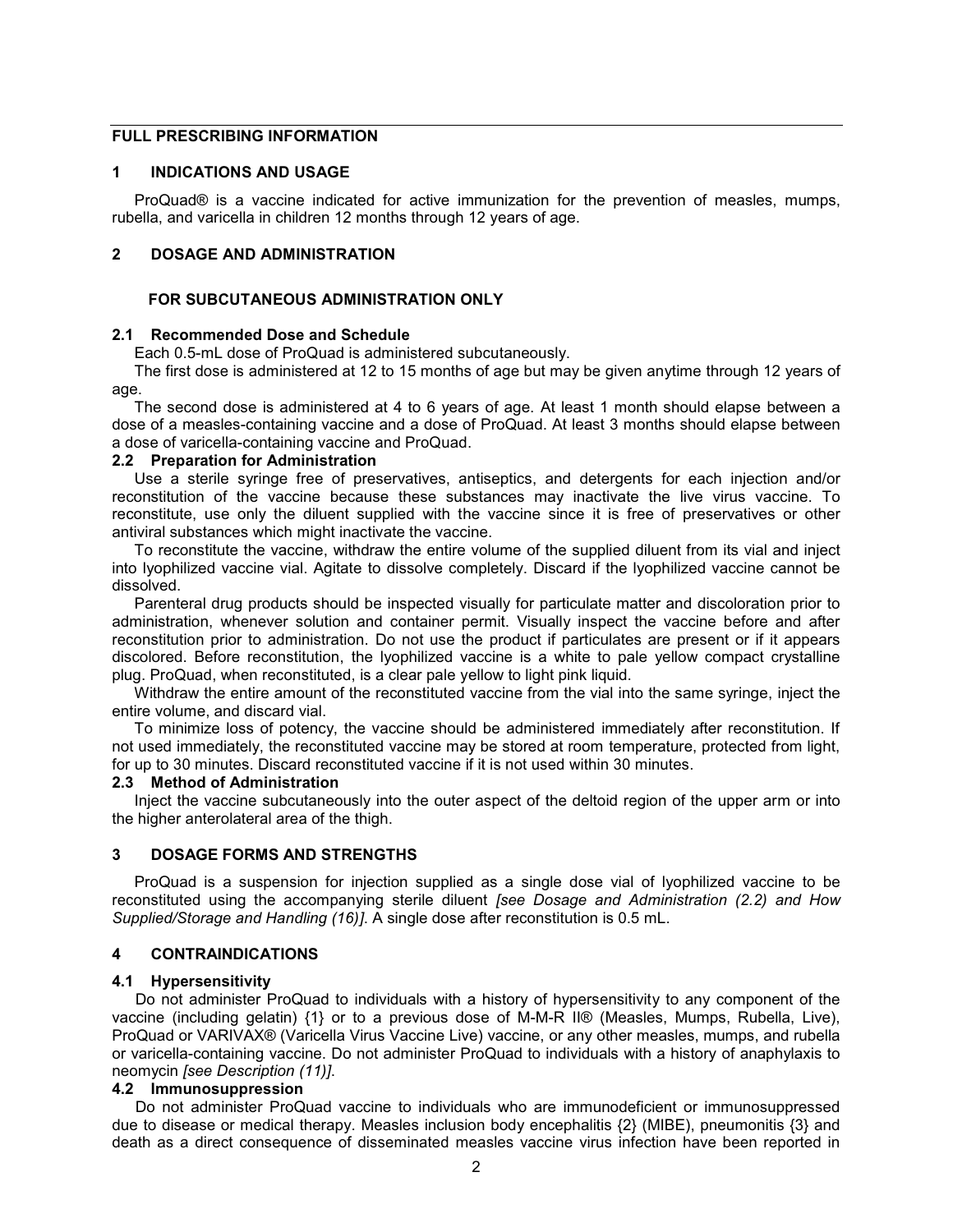immunocompromised individuals inadvertently vaccinated with measles-containing vaccine. In this population, disseminated mumps and rubella vaccine virus infection have also been reported. Disseminated varicella disease and extensive vaccine-associated rash have been reported in individuals who are immunosuppressed or immunodeficient who were inadvertently vaccinated with a varicella-containing vaccine {4}.

## **4.3 Moderate or Severe Febrile Illness**

Do not administer ProQuad to individuals with an active febrile illness with fever >101.3°F (>38.5°C). **4.4 Active Untreated Tuberculosis**

Do not administer ProQuad vaccine to individuals with active untreated tuberculosis (TB).

## **4.5 Pregnancy**

Do not administer ProQuad to individuals who are pregnant or planning on becoming pregnant in the next 3 months *[see Use in Specific Populations (8.1) and Patient Counseling Information (17)].*

## **5 WARNINGS AND PRECAUTIONS**

#### **5.1 Fever and Febrile Seizures**

Administration of ProQuad (dose 1) to children 12 to 23 months old who have not been previously vaccinated against measles, mumps, rubella, or varicella, nor had a history of the wild-type infections, is associated with higher rates of fever and febrile seizures at 5 to 12 days after vaccination when compared to children vaccinated with a first dose of M-M-R II and VARIVAX administered concomitantly *[see Adverse Reactions (6.3)]*. Exercise caution when administering ProQuad to persons with an individual or family history of febrile seizures.

## **5.2 Hypersensitivity to Eggs**

Individuals with a history of anaphylactic, anaphylactoid, or other immediate reactions (*e.g.*, hives, swelling of the mouth and throat, difficulty breathing, hypotension, or shock) subsequent to egg ingestion may be at an enhanced risk of immediate-type hypersensitivity reactions after receiving ProQuad vaccine. The potential risks and known benefits should be evaluated before considering vaccination in these individuals *[see Contraindications (4.1)]* {5}.

## **5.3 Thrombocytopenia**

Transient thrombocytopenia has been reported within 4-6 weeks following vaccination with measles, mumps and rubella vaccine. Carefully evaluate the potential risk and benefit of vaccination in children with thrombocytopenia or in those who experienced thrombocytopenia after vaccination with a previous dose of a measles, mumps, and rubella-containing vaccine *[see Adverse Reactions (6.2)]* {6-8}*.*

# **5.4 Family History of Immunodeficiency**

Vaccination should be deferred in individuals with a family history of congenital or hereditary immunodeficiency until the individual's immune status has been evaluated and the individual has been found to be immunocompetent.

## **5.5 Use in HIV-Infected Individuals**

The Advisory Committee on Immunization Practices (ACIP) has recommendations on the use of varicella vaccine in HIV-infected individuals.

## **5.6 Risk of Vaccine Virus Transmission**

Post-licensing experience suggests that transmission of varicella vaccine virus (Oka/Merck) resulting in varicella infection including disseminated disease may occur between vaccine recipients (who develop or do not develop a varicella-like rash) and contacts susceptible to varicella including healthy as well as high-risk individuals.

High-risk individuals susceptible to varicella include:

- Immunocompromised individuals;
- Pregnant women without documented positive history of varicella (chickenpox) or laboratory evidence of prior infection;
- Newborn infants of mothers without documented positive history of varicella or laboratory evidence of prior infection and all newborn infants born at <28 weeks gestation regardless of maternal varicella immunity.

Vaccine recipients should attempt to avoid, to the extent possible, close association with high-risk individuals susceptible to varicella for up to 6 weeks following vaccination. In circumstances where contact with high-risk individuals susceptible to varicella is unavoidable, the potential risk of transmission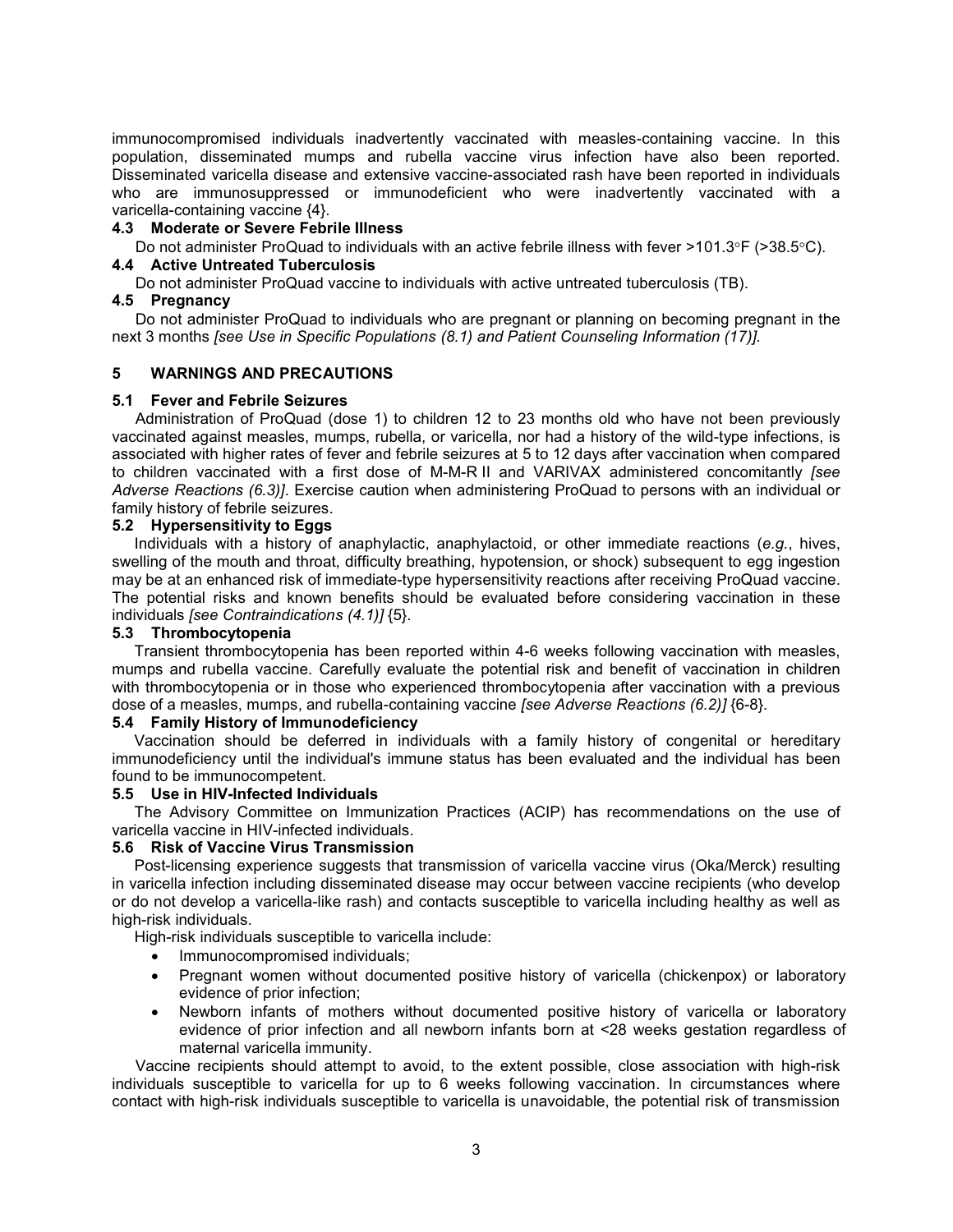of the varicella vaccine virus should be weighed against the risk of acquiring and transmitting wild-type varicella virus.

Excretion of small amounts of the live, attenuated rubella virus from the nose or throat has occurred in the majority of susceptible individuals 7 to 28 days after vaccination. There is no confirmed evidence to indicate that such virus is transmitted to susceptible persons who are in contact with the vaccinated individuals. Consequently, transmission through close personal contact, while accepted as a theoretical possibility, is not regarded as a significant risk. However, transmission of the rubella vaccine virus to infants via breast milk has been documented *[see Use in Specific Populations (8.2)]*.

There are no reports of transmission of the more attenuated Enders' Edmonston strain of measles virus or the Jeryl Lynn™ strain of mumps virus from vaccine recipients to susceptible contacts.

# **5.7 Immune Globulins and Transfusions**

Immune Globulins (IG) and other blood products should not be given concurrently with ProQuad *[see Drug Interactions (7.1)].* These products may contain antibodies that interfere with vaccine virus replication and decrease the expected immune response.

The ACIP has specific recommendations for intervals between administration of antibody containing products and live virus vaccines.

## **5.8 Salicylate Therapy**

Avoid the use of salicylates (aspirin) or salicylate-containing products in children and adolescents 12 months through 12 years of age, for six weeks following vaccination with ProQuad due to the association of Reye syndrome with salicylate therapy and wild-type varicella infection *[see Drug Interactions (7.2) and Patient Counseling Information (17)]*.

#### **6 ADVERSE REACTIONS**

## **6.1 Clinical Trials Experience**

Because clinical trials are conducted under widely varying conditions, adverse reaction rates observed in the clinical trials of a vaccine cannot be directly compared to rates in the clinical trials of another vaccine and may not reflect the rates observed in practice. Vaccine-related adverse reactions reported during clinical trials were assessed by the study investigators to be possibly, probably, or definitely vaccine-related and are summarized below.

## *Children 12 Through 23 Months of Age Who Received a Single Dose of ProQuad*

ProQuad was administered to 4497 children 12 through 23 months of age involved in 4 randomized clinical trials without concomitant administration with other vaccines. The safety of ProQuad was compared with the safety of M-M-R II and VARIVAX given concomitantly (N=2038) at separate injection sites. The safety profile for ProQuad was similar to the component vaccines. Children in these studies were monitored for up to 42 days postvaccination using vaccination report card-aided surveillance. Safety follow-up was obtained for 98% of children in each group. Few subjects (<0.1%) who received ProQuad discontinued the study due to an adverse reaction. The race distribution of the study subjects across these studies following a first dose of ProQuad was as follows: 65.2% White; 13.1% African-American; 11.1% Hispanic; 5.8% Asian/Pacific; 4.5% other; and 0.2% American Indian. The racial distribution of the control group was similar to that of the group who received ProQuad. The gender distribution across the studies following a first dose of ProQuad was 52.5% male and 47.5% female. The gender distribution of the control group was similar to that of the group who received ProQuad. Vaccine-related injection-site and systemic adverse reactions observed among recipients of ProQuad or M-M-R II and VARIVAX at a rate of at least 1% are shown in Table 1. Systemic vaccine-related adverse reactions that were reported at a significantly greater rate in individuals who received a first dose of ProQuad than in individuals who received first doses of M-M-R II and VARIVAX concomitantly at separate injection sites were fever (≥102°F [≥38.9°C] oral equivalent or abnormal) (21.5% versus 14.9%, respectively, risk difference 6.6%, 95% CI: 4.6, 8.5), and measles-like rash (3.0% versus 2.1%, respectively, risk difference 1.0%, 95% CI: 0.1, 1.8). Both fever and measles-like rash usually occurred within 5 to 12 days following the vaccination, were of short duration, and resolved with no long-term sequelae. Pain/tenderness/soreness at the injection site was reported at a statistically lower rate in individuals who received ProQuad than in individuals who received M-M-R II and VARIVAX concomitantly at separate injection sites (22.0% versus 26.8%, respectively, risk difference -4.8%, 95% CI: -7.1, -2.5). The only vaccine-related injection-site adverse reaction that was more frequent among recipients of ProQuad than recipients of M-M-R II and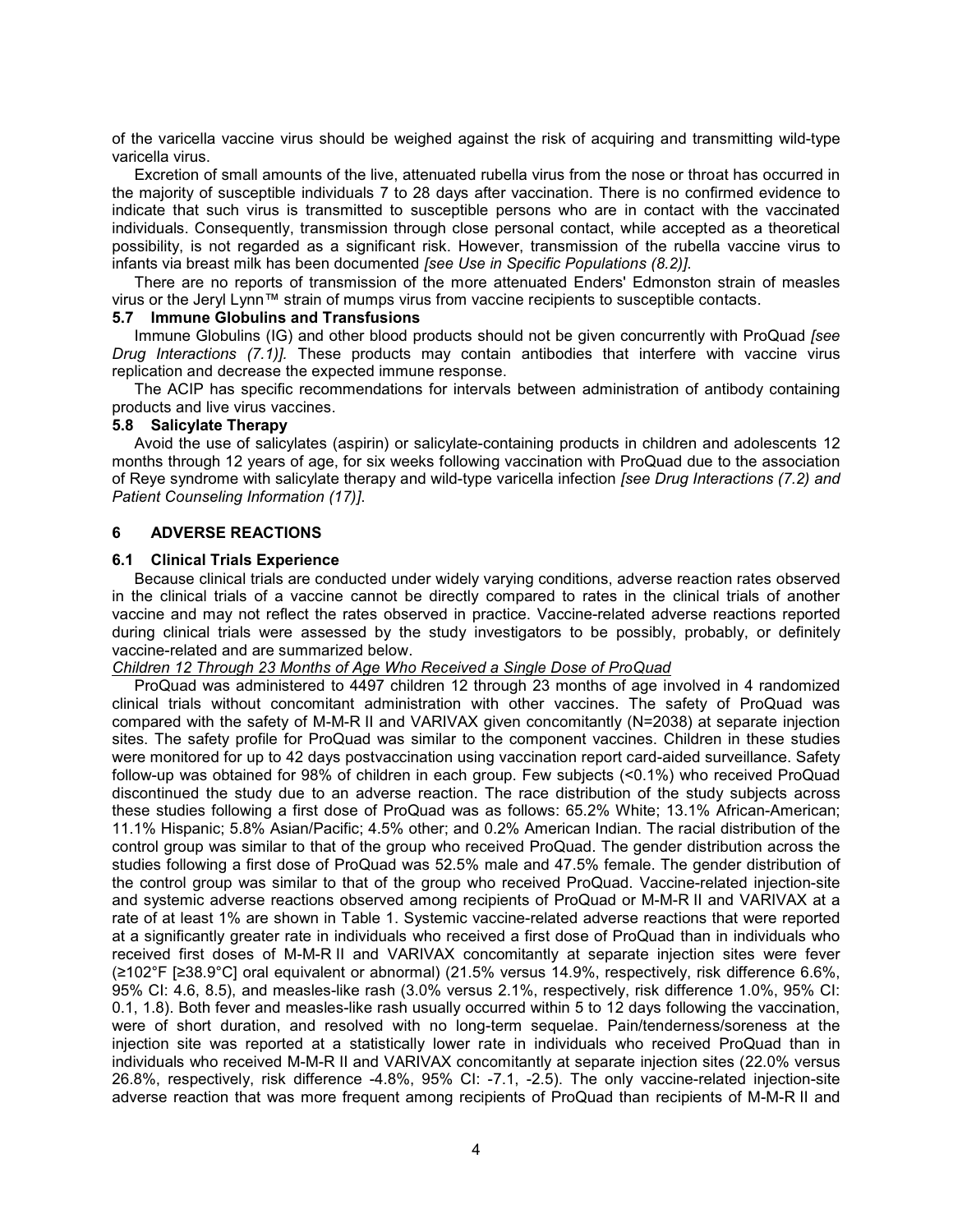VARIVAX was rash at the injection site (2.4% versus 1.6%, respectively, risk difference 0.9%, 95% CI: 0.1, 1.5).

| <b>Adverse Reactions</b>              | <b>ProQuad</b><br>(N=4497)<br>(n=4424)<br>% | <b>M-M-R II and VARIVAX</b><br>$(N=2038)$<br>$(n=1997)$<br>% |
|---------------------------------------|---------------------------------------------|--------------------------------------------------------------|
| Injection Site*                       |                                             |                                                              |
| Pain/tenderness/soreness <sup>†</sup> | 22.0                                        | 26.7                                                         |
| Erythema <sup>†</sup>                 | 14.4                                        | 15.8                                                         |
| Swelling <sup>†</sup>                 | 8.4                                         | 9.8                                                          |
| Ecchymosis                            | 1.5                                         | 2.3                                                          |
| Rash                                  | 2.3                                         | 1.5                                                          |
| Systemic                              |                                             |                                                              |
| $Fever^{\dagger,\ddagger}$            | 21.5                                        | 14.9                                                         |
| Irritability                          | 6.7                                         | 6.7                                                          |
| Measles-like rash <sup>+</sup>        | 3.0                                         | 2.1                                                          |
| Varicella-like rash <sup>†</sup>      | 2.1                                         | 2.2                                                          |
| Rash (not otherwise specified)        | 1.6                                         | 1.4                                                          |
| Upper respiratory infection           | 1.3                                         | 1.1                                                          |
| Viral exanthema                       | 1.2                                         | 1.1                                                          |
| Diarrhea                              | 1.2                                         | 1.3                                                          |

**Table 1: Vaccine-Related Injection-Site and Systemic Adverse Reactions Reported in ≥1% of Children Who Received ProQuad Dose 1 or M-M-R II and VARIVAX at 12 to 23 Months of Age (0 to 42 Days Postvaccination)**

\* Injection-site adverse reactions for M-M-R II and VARIVAX are based on occurrence with either of the vaccines administered.

† Designates a solicited adverse reaction. Injection-site adverse reactions were solicited only from Days 0 to 4 postvaccination.

‡ Temperature reported as elevated (≥102°F, oral equivalent) or abnormal.

N = number of subjects vaccinated.

n = number of subjects with safety follow-up.

Rubella-like rashes were observed in <1% of subjects following a first dose of ProQuad.

In these clinical trials, two cases of herpes zoster were reported among 2108 healthy subjects 12 through 23 months of age who were vaccinated with their first dose of ProQuad and followed for 1 year. Both cases were unremarkable and no sequelae were reported.

*Children 15 to 31 Months of Age Who Received a Second Dose of ProQuad*

In 5 clinical trials, 2780 healthy children were vaccinated with ProQuad (dose 1) at 12 to 23 months of age and then administered a second dose approximately 3 to 9 months later. The race distribution of the study subjects across these studies following a second dose of ProQuad was as follows: 64.4% White; 14.1% African-American; 12.0% Hispanic; 5.9% other; 3.5% Asian/Pacific; and 0.1% American Indian. The gender distribution across the studies following a second dose of ProQuad was 51.5% male and 48.5% female. Children in these open-label studies were monitored for at least 28 days postvaccination using vaccination report card-aided surveillance. Safety follow-up was obtained for approximately 97% of children overall. Vaccine-related injection-site and systemic adverse reactions observed after Dose 1 and 2 of ProQuad at a rate of at least 1% are shown in Table 2. In these trials, the overall rates of systemic adverse reactions after ProQuad (dose 2) were comparable to, or lower than, those seen with the first dose. In the subset of children who received both ProQuad dose 1 and dose 2 in these trials (N=2408) with follow-up for fever, fever ≥102.2°F (≥38.9°C) was observed significantly less frequently days 1 to 28 after the second dose (10.8%) than after the first dose (19.1%) (risk difference 8.3%, 95% CI: 6.4, 10.3). Fevers ≥102.2°F (≥38.9°C) days 5 to 12 after vaccinations were also reported significantly less frequently after dose 2 (3.9%) than after dose 1 (13.6%) (risk difference 9.7%, 95% CI: 8.1, 11.3). In the subset of children who received both doses and for whom injection-site reactions were reported (N=2679), injection-site erythema was noted significantly more frequently after ProQuad (dose 2) as compared to ProQuad (dose 1) (12.6% and 10.8%, respectively, risk difference -1.8, 95% CI: -3.3, -0.3); however, pain and tenderness at the injection site was significantly lower after dose 2 (16.1%) as compared with after dose 1 (21.9%) (risk difference, 5.8%, 95% CI: 4.1, 7.6). Two children had febrile seizures after ProQuad (dose 2); both febrile seizures were thought to be related to a concurrent viral illness *[see Adverse Reactions (6.3) and Clinical Studies (14)]*. These studies were not designed or statistically powered to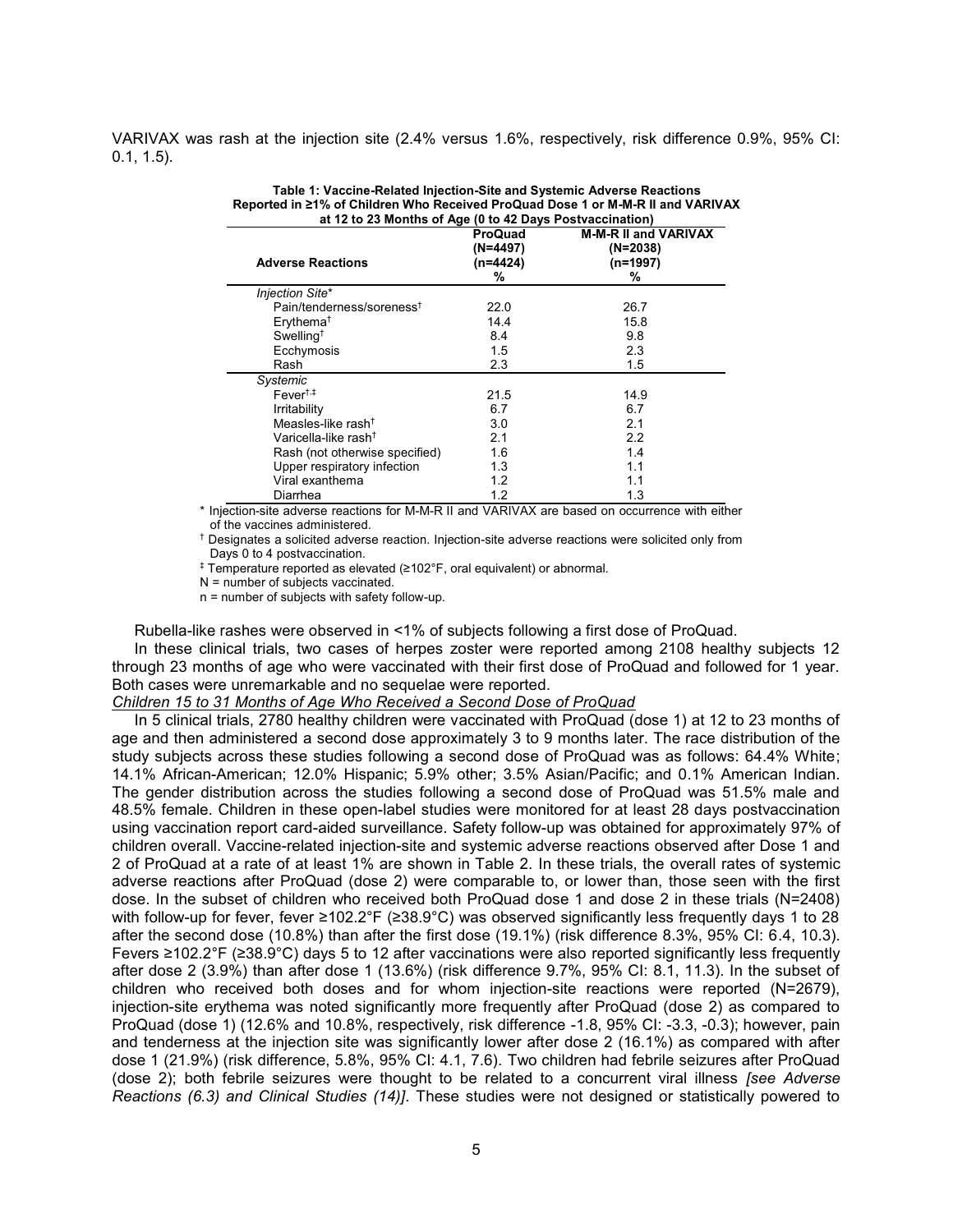detect a difference in rates of febrile seizure between recipients of ProQuad as compared to M-M-R II and VARIVAX. The risk of febrile seizure has not been evaluated in a clinical study comparing the incidence rate after ProQuad (dose 2) with the incidence rate after concomitant M-M-R II (dose 2) and VARIVAX (dose 2) *[see Adverse Reactions (6.1), Children 4 to 6 Years of Age Who Received ProQuad After Primary Vaccination with M-M-R II and VARIVAX].*

| <b>Adverse Reactions</b>       | <b>ProQuad</b><br>Dose 1<br>(N=3112)<br>$(n=3019)$<br>% | <b>ProQuad</b><br>Dose 2<br>$(N=2780)$<br>$(n=2695)$<br>% |
|--------------------------------|---------------------------------------------------------|-----------------------------------------------------------|
| <b>Injection-Site</b>          |                                                         |                                                           |
| Pain/tenderness/soreness*      | 21.4                                                    | 15.9                                                      |
| Erythema*                      | 10.7                                                    | 12.4                                                      |
| Swelling*                      | 8.0                                                     | 8.5                                                       |
| Injection-site bruising        | 1.1                                                     | 0.0                                                       |
| Systemic                       |                                                         |                                                           |
| Fever* <sup>,†</sup>           | 20.4                                                    | 8.3                                                       |
| Irritability                   | 6.0                                                     | 2.4                                                       |
| Measles-like/Rubella-like rash | 4.3                                                     | 0.9                                                       |
| Varicella-like/Vesicular rash  | 1.5                                                     | 0.1                                                       |
| Diarrhea                       | 1.3                                                     | 0.6                                                       |
| Upper respiratory infection    | 1.3                                                     | 1.4                                                       |
| Rash (not otherwise specified) | 1.2                                                     | 0.6                                                       |
| Rhinorrhea                     | 1.1                                                     | 1.0                                                       |

| Table 2: Vaccine-Related Injection-Site and Systemic Adverse Reactions                       |
|----------------------------------------------------------------------------------------------|
| Reported in ≥1% of Children Who Received ProQuad Dose 1 at 12 to 23 Months of Age and Dose 2 |
| at 15 to 31 Months of Age (1 to 28 Days Postvaccination)                                     |

\* Designates a solicited adverse reaction. Injection-site adverse reactions were solicited only from

Days 1 to 5 postvaccination.

† Temperature reported as elevated or abnormal.

N = number of subjects vaccinated.

n = number of subjects with safety follow-up.

#### *Children 4 to 6 Years of Age Who Received ProQuad After Primary Vaccination with M-M-R II and VARIVAX*

In a double-blind clinical trial, 799 healthy 4- to 6-year-old children who received M-M-R II and VARIVAX at least 1 month prior to study entry were randomized to receive ProQuad and placebo (N=399), M-M-R II and placebo concomitantly (N=205) at separate injection sites, or M-M-R II and VARIVAX (N=195) concomitantly at separate injection sites *[see Clinical Studies (14)]*. Children in these studies were monitored for up to 42 days postvaccination using vaccination report card-aided surveillance. Safety follow-up was obtained for >98% of children in each group. The race distribution of the study subjects following a dose of ProQuad was as follows: 78.4% White; 12.3% African-American; 3.8% Hispanic; 3.5% other; and 2.0% Asian/Pacific. The gender distribution following a dose of ProQuad was 52.1% male and 47.9% female. Injection-site and systemic adverse reactions observed after Dose 1 and 2 of ProQuad at a rate of at least 1% are shown in Table 3 *[see Clinical Studies (14)].*

| Table 3: Vaccine-Related Injection-Site and Systemic Adverse Reactions      |
|-----------------------------------------------------------------------------|
| Reported in ≥1% of Children Previously Vaccinated with M-M-R II and VARIVAX |
| Who Received ProQuad + Placebo, M-M-R II + Placebo, or M-M-R II + VARIVAX   |
| at A to 6 Vegre of Age (1 to A3 Dave Postuaccination)                       |

| <b>Adverse Reactions</b> | ProQuad + Placebol<br>$(N=399)$<br>(n=397)<br>% | M-M-R II + Placebo<br>(N=205)<br>(n=205)<br>% | $M-M-R II +$<br><b>VARIVAX</b><br>$(N=195)$<br>(n=193)<br>% |
|--------------------------|-------------------------------------------------|-----------------------------------------------|-------------------------------------------------------------|
| Systemic                 |                                                 |                                               |                                                             |
| Fever* <sup>,†</sup>     | 2.5                                             | 2.0                                           | 4.1                                                         |
| Cough                    | 1.3                                             | 0.5                                           | 0.5                                                         |
| Irritability             | 1.0                                             | 0.5                                           | 1.0                                                         |
| Headache                 | 0.8                                             | 1.5                                           | 1.6                                                         |
| Rhinorrhea               | 0.5                                             | 1.0                                           | 0.5                                                         |
| Nasopharyngitis          | 0.3                                             | 1.0                                           | 1.0                                                         |
| Vomiting                 | 0.3                                             | 1.0                                           | 0.5                                                         |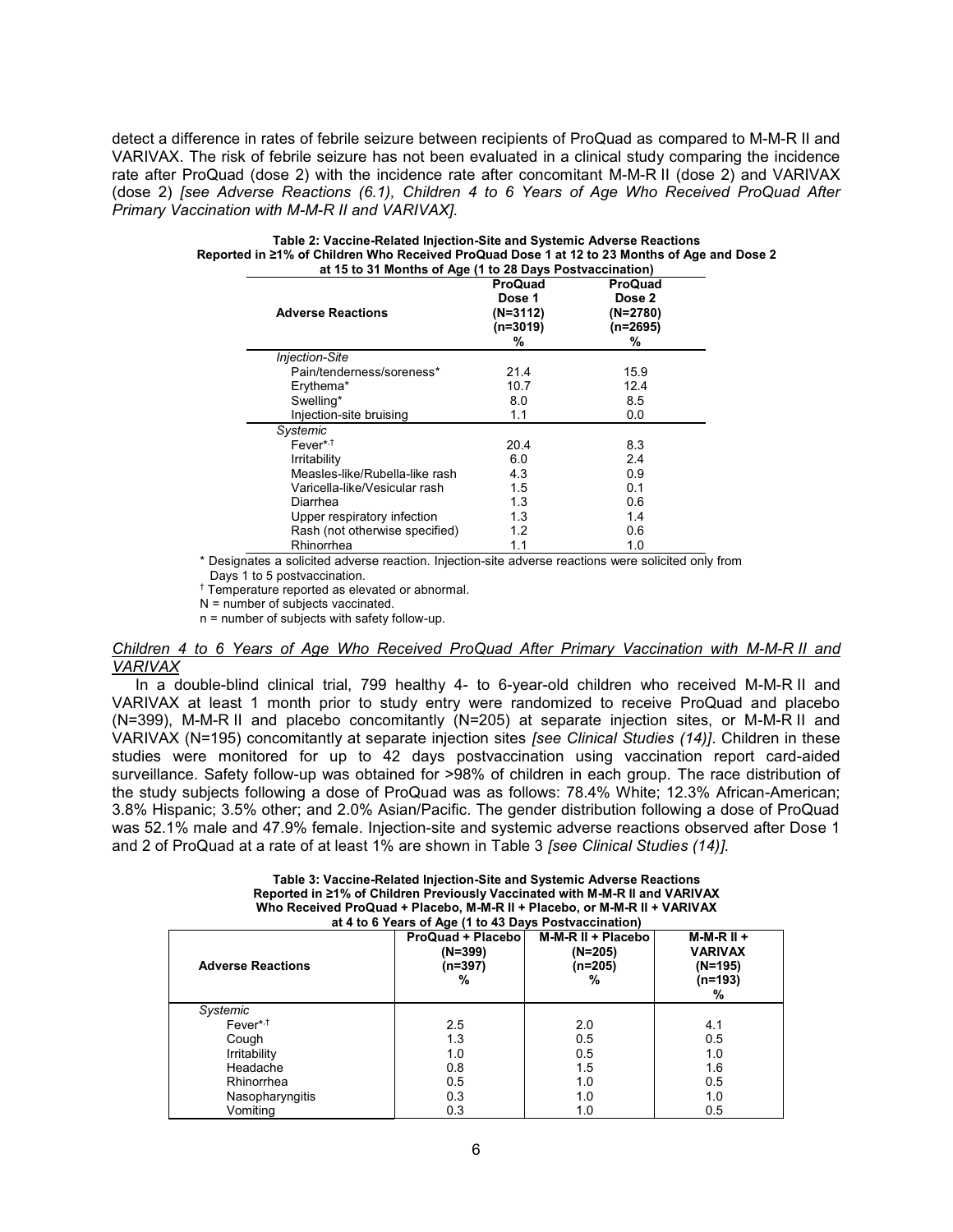| Upper respiratory infection | 0.0     |         | 0.0        |         | 1.0      |                |
|-----------------------------|---------|---------|------------|---------|----------|----------------|
|                             | ProQuad | Placebo | $M-M-R$ II | Placebo | M-M-R II | <b>VARIVAX</b> |
|                             | %       | %       | %          | $\%$    | %        | %              |
| <b>Injection-Site</b>       |         |         |            |         |          |                |
| Pain*                       | 41.1    | 34.5    | 36.6       | 34.1    | 35.2     | 36.8           |
| Erythema*                   | 24.4    | 13.4    | 15.6       | 14.1    | 14.5     | 15.5           |
| Swelling*                   | 15.6    | 8.1     | 10.2       | 8.8     | 7.8      | 10.9           |
| <b>Bruising</b>             | 3.5     | 3.8     | 2.4        | 3.4     | 1.6      | 2.1            |
| Rash                        | 1.5     | 1.3     | 0.0        | 0.0     | 0.5      | 0.0            |
| Pruritus                    | 1.0     | 0.3     | 0.0        | 0.0     | 0.0      | 1.0            |
| Nodule                      | 0.0     | 0.0     | 0.0        | 0.0     | 0.0      | 1.0            |

\* Designates a solicited adverse reaction. Injection-site adverse reactions were solicited only from Days 1 to 5 postvaccination.

† Temperature reported as elevated (≥102°F, oral equivalent) or abnormal.

N = number of subjects vaccinated.

n = number of subjects with safety follow-up.

## *Safety in Trials That Evaluated Concomitant Use with Other Vaccines*

*ProQuad Administered with Diphtheria and Tetanus Toxoids and Acellular Pertussis Vaccine Adsorbed (DTaP) and Haemophilus influenzae type b Conjugate (Meningococcal Protein Conjugate) and Hepatitis B (Recombinant) Vaccine*

In an open-label clinical trial, 1434 children were randomized to receive ProQuad given with diphtheria and tetanus toxoids and acellular pertussis vaccine adsorbed (DTaP) and *Haemophilus influenzae* type b conjugate (meningococcal protein conjugate) and hepatitis B (recombinant) vaccine concomitantly (N=949) or non-concomitantly with ProQuad given first and the other vaccines 6 weeks later (N=485). No clinically significant differences in adverse events were reported between treatment groups *[see Clinical Studies (14)]*. The race distribution of the study subjects who received ProQuad was as follows: 70.7% White; 10.9% Asian/Pacific; 10.7% African-American; 4.5% Hispanic; 3.0% other; and 0.2% American Indian. The gender distribution of the study subjects who received ProQuad was 53.6% male and 46.4% female.

## *ProQuad Administered with Pneumococcal 7-valent Conjugate Vaccine and/or Hepatitis A Vaccine, Inactivated*

In an open-label clinical trial, 1027 healthy children 12 to 23 months of age were randomized to receive ProQuad (dose 1) and pneumococcal 7-valent conjugate vaccine (dose 4) concomitantly (N=510) or non-concomitantly at different clinic visits (N=517). The race distribution of the study subjects was as follows: 65.2% White; 15.1% African-American; 10.0% Hispanic; 6.6% other; and 3.0% Asian/Pacific. The gender distribution of the study subjects was 54.5% male and 45.5% female. Injection-site and systemic adverse reactions observed among recipients of ProQuad administered concomitantly or non-concomitantly with pneumococcal 7-valent conjugate vaccine at a rate of at least 1% are shown in Table 4. No clinically significant differences in adverse reactions were reported between the concomitant and non-concomitant treatment groups *[see Clinical Studies (14)]*.

## **Table 4: Vaccine-Related Injection-Site and Systemic Adverse Reactions**

**Reported in ≥1% of Children Who Received ProQuad (dose 1) Concomitantly or Non-Concomitantly with PCV7\* (dose 4) at the First Visit (1 to 28 Days Postvaccination)**

| <b>Adverse Reactions</b>                 | <b>ProQuad + PCV7</b><br>(N=510)<br>(n=498)<br>% | PCV7<br>(N=258)<br>(n=250)<br>% | <b>ProQuad</b><br>$(N=259)$<br>(n=255)<br>℅ |
|------------------------------------------|--------------------------------------------------|---------------------------------|---------------------------------------------|
| Injection-Site - ProQuad                 |                                                  |                                 |                                             |
| Pain <sup>†</sup>                        | 24.9                                             | N/A                             | 24.7                                        |
| Erythema <sup>†</sup>                    | 12.4                                             | N/A                             | 11.0                                        |
| Swelling <sup><math>\dagger</math></sup> | 10.8                                             | N/A                             | 7.5                                         |
| <b>Bruising</b>                          | 2.0                                              | N/A                             | 1.6                                         |
| Injection-Site - PCV7                    |                                                  |                                 |                                             |
| Pain <sup>†</sup>                        | 30.5                                             | 29.6                            | N/A                                         |
| Erythema <sup>†</sup>                    | 21.1                                             | 24.4                            | N/A                                         |
| Swelling <sup><math>†</math></sup>       | 17.9                                             | 20.0                            | N/A                                         |
| <b>Bruising</b>                          | 1.6                                              | 1.2                             | N/A                                         |
| Systemic                                 |                                                  |                                 |                                             |
| $Fever^{\dagger,\ddagger}$               | 15.5                                             | 10.0                            | 15.3                                        |
| Measles-like rash                        | 4.4                                              | 0.8                             | 5.1                                         |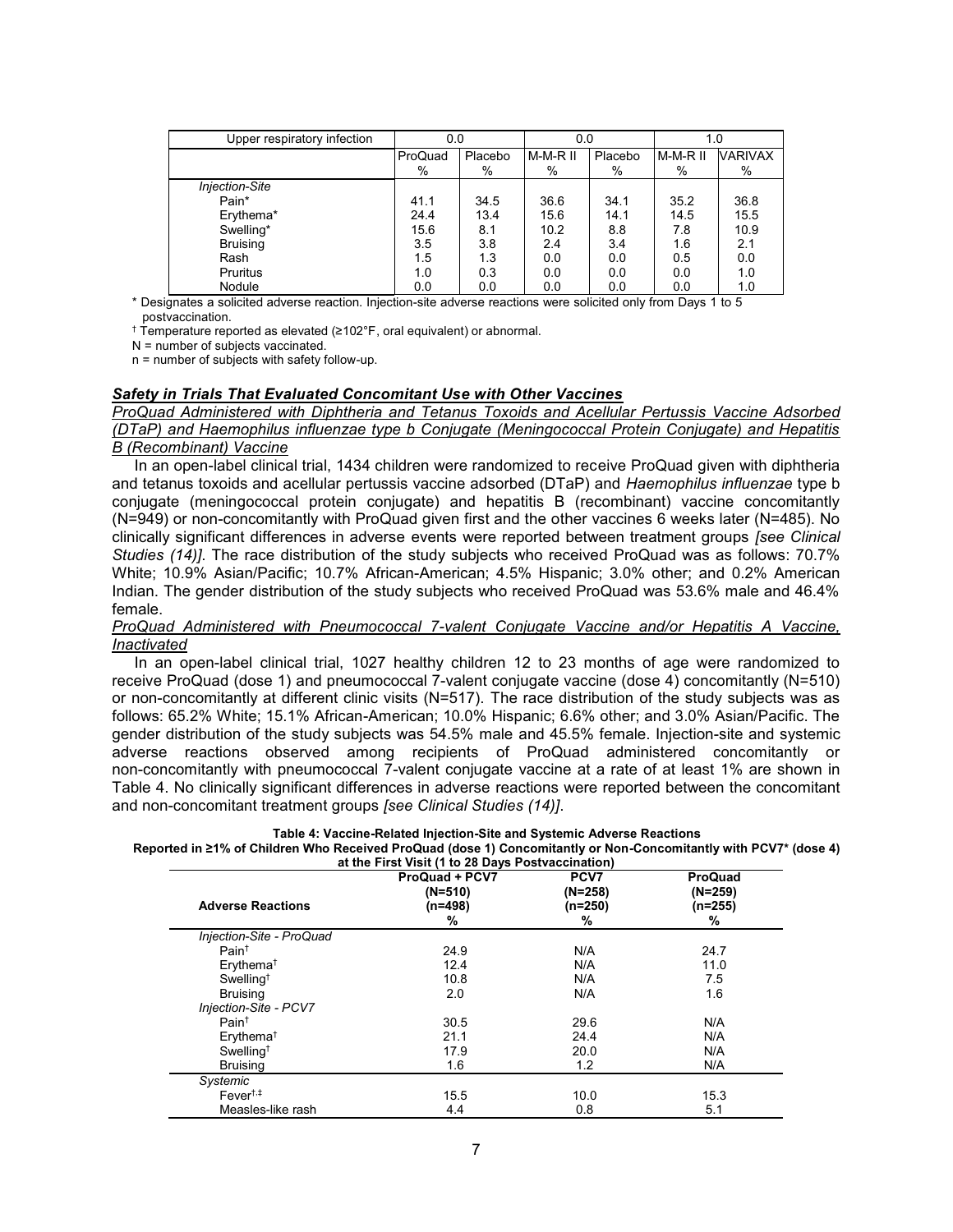| Irritability                  | 3.8 | 3.6 | 3.5 |
|-------------------------------|-----|-----|-----|
| Upper respiratory infection   | 1.6 | 0.8 | 1 つ |
| Varicella-like/vesicular rash | 1.6 | 0.0 | 12  |
| Diarrhea                      | 0.8 | 1.2 | 1 つ |
| Vomiting                      | 0.6 | 0.8 | 19  |
| Rash                          | 0.4 | 0.0 | 12  |
| Somnolence                    | 0.0 | 0.0 |     |

\* PCV7 = Pneumococcal 7-valent conjugate vaccine, dose 4.

† Designates a solicited adverse reaction. Injection-site adverse reactions were solicited only from Days 1 to 5 postvaccination.

‡ Temperature reported as elevated (≥102°F, oral equivalent) or abnormal.

N/A = Not applicable.

N = number of subjects vaccinated.

n = number of subjects with safety follow-up.

In an open-label clinical trial, 699 healthy children 12 to 23 months of age were randomized to receive 2 doses of VAQTA® (hepatitis A vaccine, inactivated) (N=352) or 2 doses of VAQTA concomitantly with 2 doses of ProQuad (N=347) at least 6 months apart. An additional 1101 subjects received 2 doses of VAQTA alone at least 6 months apart (non-randomized), resulting in 1453 subjects receiving 2 doses of VAQTA alone (1101 non-randomized and 352 randomized) and 347 subjects receiving 2 doses of VAQTA concomitantly with ProQuad (all randomized). The race distribution of the study subjects following a dose of ProQuad was as follows: 47.3% White; 42.7% Hispanic; 5.5% other; 2.9% African-American; and 1.7% Asian/Pacific. The gender distribution of the study subjects following a dose of ProQuad was 49.3% male and 50.7% female. Vaccine-related injection-site adverse reactions (days 1 to 5 postvaccination) and systemic adverse events (days 1 to 14 post VAQTA and days 1 to 28 post ProQuad vaccination) observed among recipients of VAQTA and ProQuad administered concomitantly with VAQTA at a rate of at least 1% are shown in Tables 5 and 6, respectively. In addition, among the randomized cohort, in the 14 days after each vaccination, the rates of fever (including all vaccine- and non-vaccine-related reports) were significantly higher in subjects who received ProQuad with VAQTA concomitantly after dose 1 (22.0%) as compared to subjects given dose 1 of VAQTA without ProQuad (10.8%). However, rates of fever were not significantly higher in subjects who received ProQuad with VAQTA concomitantly after dose 2 (12.5%) as compared to subjects given dose 2 of VAQTA without ProQuad (9.4%). In post-hoc analyses, these rates were significantly different for dose 1 (relative risk (RR) 2.03 [95% CI: 1.42, 2.94]), but not dose 2 (RR 1.32 [95% CI: 0.82, 2.13]). Rates of injection-site adverse reactions and other systemic adverse events were lower following a second dose than following the first dose of both vaccines given concomitantly.

| 1 to 5 Days After Vaccination with VAQTA or VAQTA and ProQuad |                                           |                                                      |                                                                                                    |      |  |  |  |
|---------------------------------------------------------------|-------------------------------------------|------------------------------------------------------|----------------------------------------------------------------------------------------------------|------|--|--|--|
|                                                               |                                           | Dose 1                                               | Dose 2                                                                                             |      |  |  |  |
| <b>Adverse Reactions</b>                                      | <b>VAQTA</b><br>(N=1453)<br>(n=1412)<br>% | ProQuad +<br><b>VAQTA</b><br>(N=347)<br>(n=328)<br>% | <b>ProQuad + VAQTA</b><br><b>VAQTA</b><br>$(N=1301)$<br>$(N=292)$<br>(n=1254)<br>(n=264)<br>%<br>% |      |  |  |  |
| Injection-Site - VAQTA                                        |                                           |                                                      |                                                                                                    |      |  |  |  |
| Pain/tenderness*                                              | 29.2                                      | 27.1                                                 | 30.1                                                                                               | 25.0 |  |  |  |
| Erythema*                                                     | 13.5                                      | 12.5                                                 | 14.3                                                                                               | 11.7 |  |  |  |
| Swelling*                                                     | 7.1                                       | 9.1                                                  | 9.0                                                                                                | 8.0  |  |  |  |
| Injection-site bruising                                       | 1.9                                       | 2.4                                                  | 1.0                                                                                                | 0.8  |  |  |  |
| Injection-Site - ProQuad                                      |                                           |                                                      |                                                                                                    |      |  |  |  |
| Pain/tenderness*                                              | N/A                                       | 30.5                                                 | N/A                                                                                                | 26.2 |  |  |  |
| Erythema*                                                     | N/A                                       | 13.4                                                 | N/A                                                                                                | 12.9 |  |  |  |
| Swelling*                                                     | N/A                                       | 6.7                                                  | N/A                                                                                                | 6.5  |  |  |  |
| Injection-site bruising                                       | N/A                                       | 1.5                                                  | N/A                                                                                                | 0.4  |  |  |  |

**Table 5: Vaccine-Related Injection-Site Adverse Reactions Reported in ≥1% of Children Who Received VAQTA or ProQuad Concomitantly with VAQTA**

\* Designates a solicited adverse reaction. Injection-site adverse reactions were solicited only from Days 1 to 5 postvaccination.  $N/A = Not$  applicable.

N = number of subjects vaccinated.

n = number of subjects with safety follow-up.

#### **Table 6: Vaccine-Related Systemic Adverse Reactions**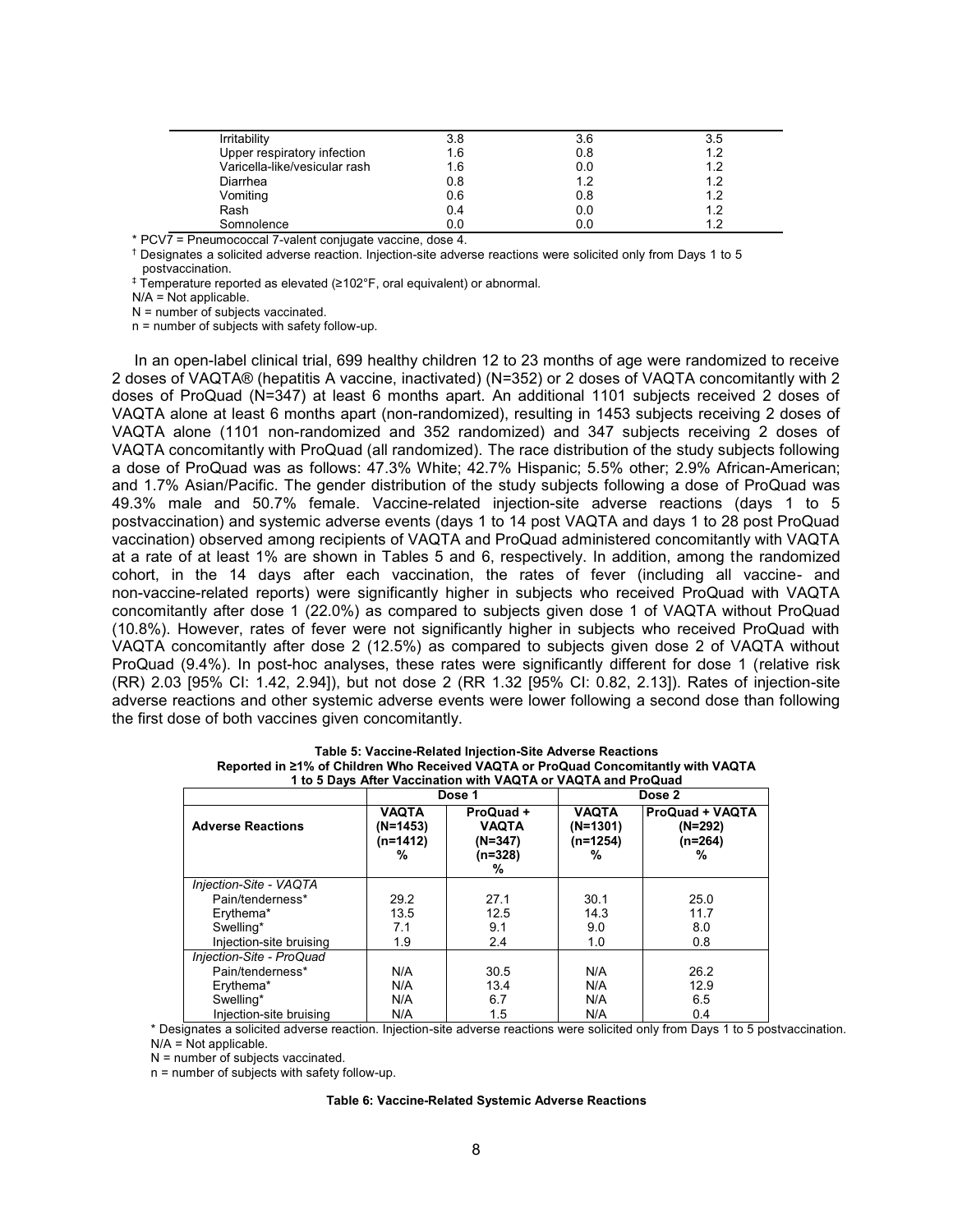| <b>Adverse Reactions</b>                                  | Dose 1                                                    |                                                                      | Dose 2                                                 |                                               |                                                                      |                                                                      |
|-----------------------------------------------------------|-----------------------------------------------------------|----------------------------------------------------------------------|--------------------------------------------------------|-----------------------------------------------|----------------------------------------------------------------------|----------------------------------------------------------------------|
|                                                           |                                                           | Days 1 to 14                                                         | Days 1 to 28                                           |                                               | Days 1 to 14                                                         | Days 1 to 28                                                         |
|                                                           | <b>VAQTA<sup>†</sup></b><br>$(N=1453)$<br>$(n=1412)$<br>% | ProQuad +<br><b>VAQTA<sup>†</sup></b><br>$(N=347)$<br>$(n=328)$<br>℅ | ProQuad +<br><b>VAQTA</b><br>$(N=347)$<br>(n=328)<br>℅ | <b>VAQTA</b><br>$(N=1301)$<br>$(n=1254)$<br>% | ProQuad +<br><b>VAQTA<sup>†</sup></b><br>$(N=292)$<br>$(n=264)$<br>% | ProQuad +<br><b>VAQTA<sup>†</sup></b><br>$(N=291)$<br>$(n=263)$<br>℅ |
| Fever <sup>†,§</sup><br>Irritability<br>Measles-like rash | 5.7<br>5.8<br>0.0                                         | 14.9<br>7.0<br>3.4                                                   | 15.2<br>7.3<br>3.4                                     | 4.1<br>3.5<br>0.0                             | 8.0<br>5.3<br>1.1                                                    | 8.4<br>5.3<br>1.1                                                    |
| Rhinorrhea<br>Diarrhea<br>Cough                           | 0.6<br>1.5<br>0.6                                         | 2.7<br>1.8<br>2.1                                                    | 3.0<br>2.4<br>2.1                                      | 0.6<br>1.7<br>0.2                             | 1.1<br>0.4<br>0.8                                                    | 2.7<br>0.8<br>1.5                                                    |
| Vomiting                                                  | 1.1                                                       | 0.3                                                                  | 0.9                                                    | 0.6                                           | 0.8                                                                  | 1.1                                                                  |

#### **Reported in ≥1% of Children Who Received VAQTA\* or ProQuad Concomitantly with VAQTA 1 to 14 Days After VAQTA or Vaccination with ProQuad and VAQTA and 1 to 28 Days After Vaccination with ProQuad and VAQTA**

\* Systemic adverse events for subjects given VAQTA alone were collected for 14 days postvaccination.

† Safety follow-up for systemic adverse reactions was 14 days for VAQTA and 28 days for ProQuad + VAQTA.

‡ Designates a solicited adverse reaction.

§ Temperature reported as elevated or abnormal.

N = number of subjects vaccinated.

 $n =$  number of subjects with safety follow-up.

In an open-label clinical trial, 653 children 12 to 23 months of age were randomized to receive a first dose of ProQuad with VAQTA and pneumococcal 7-valent conjugate vaccine concomitantly (N=330) or a first dose of ProQuad and pneumococcal 7-valent conjugate vaccine concomitantly and then vaccinated with VAQTA 6 weeks later (N=323). Approximately 6 months later, subjects received either the second doses of ProQuad and VAQTA concomitantly or the second doses of ProQuad and VAQTA separately. The race distribution of the study subjects was as follows: 60.3% White; 21.6% African-American; 9.5% Hispanic; 7.2% other; 1.1% Asian/Pacific; and 0.3% American Indian. The gender distribution of the study subjects was 50.7% male and 49.3% female. Vaccine-related injection-site and systemic adverse reactions observed among recipients of concomitant ProQuad, VAQTA, and pneumococcal 7-valent conjugate vaccine and ProQuad and pneumococcal 7-valent conjugate vaccine at a rate of at least 1% are shown in Tables 7 and 8. In the 28 days after vaccination with the first dose of ProQuad, the rates of fever (including all vaccine- and non-vaccine-related reports) were comparable in subjects who received the 3 vaccines together (38.6%) as compared with subjects given ProQuad and pneumococcal 7-valent conjugate vaccine (42.7%). The rates of fever in the 28 days following the second dose of ProQuad were also comparable in subjects who received ProQuad and VAQTA together (17.4%) as compared with subjects given ProQuad separately from VAQTA (17.0%). In a post-hoc analysis, these differences were not statistically significant after ProQuad (dose 1) (RR 0.90 [95% CI: 0.75, 1.09]) nor after dose 2 (RR 1.02 [95% CI: 0.70, 1.51]). No clinically significant differences in adverse reactions were reported among treatment groups *[see Clinical Studies (14)]*.

**Table 7: Vaccine-Related Injection-Site Adverse Reactions**

| Reported in ≥1% of Children Who Received ProQuad + VAQTA + PCV7* Concomitantly or VAQTA Alone Followed by |  |
|-----------------------------------------------------------------------------------------------------------|--|
| ProQuad + PCV7 Concomitantly (1 to 5 Days After a Dose of ProQuad)                                        |  |

| <b>Adverse Reactions</b>     | Dose 1                                                            |                                                                                         | Dose 2                                              |                                                                                    |  |
|------------------------------|-------------------------------------------------------------------|-----------------------------------------------------------------------------------------|-----------------------------------------------------|------------------------------------------------------------------------------------|--|
|                              | <b>VAQTA+</b><br>ProQuad +<br>PCV7<br>$(N=330)$<br>$(n=311)$<br>% | <b>VAQTA Alone</b><br>Followed by<br><b>ProQuad + PCV7</b><br>$(N=323)$<br>(n=302)<br>% | <b>VAQTA + ProQuad</b><br>$(N=273)$<br>(n=265)<br>% | <b>VAQTA Alone</b><br>Followed by<br><b>ProQuad</b><br>$(N=240)$<br>$(n=230)$<br>% |  |
| Injection-Site - ProQuad     |                                                                   |                                                                                         |                                                     |                                                                                    |  |
| Pain/tenderness <sup>†</sup> | 21.2                                                              | 24.2                                                                                    | 18.1                                                | 17.0                                                                               |  |
| Erythema <sup>†</sup>        | 13.5                                                              | 11.9                                                                                    | 10.6                                                | 13.0                                                                               |  |
| $Swelling^{\dagger}$         | 7.4                                                               | 10.9                                                                                    | 8.3                                                 | 11.7                                                                               |  |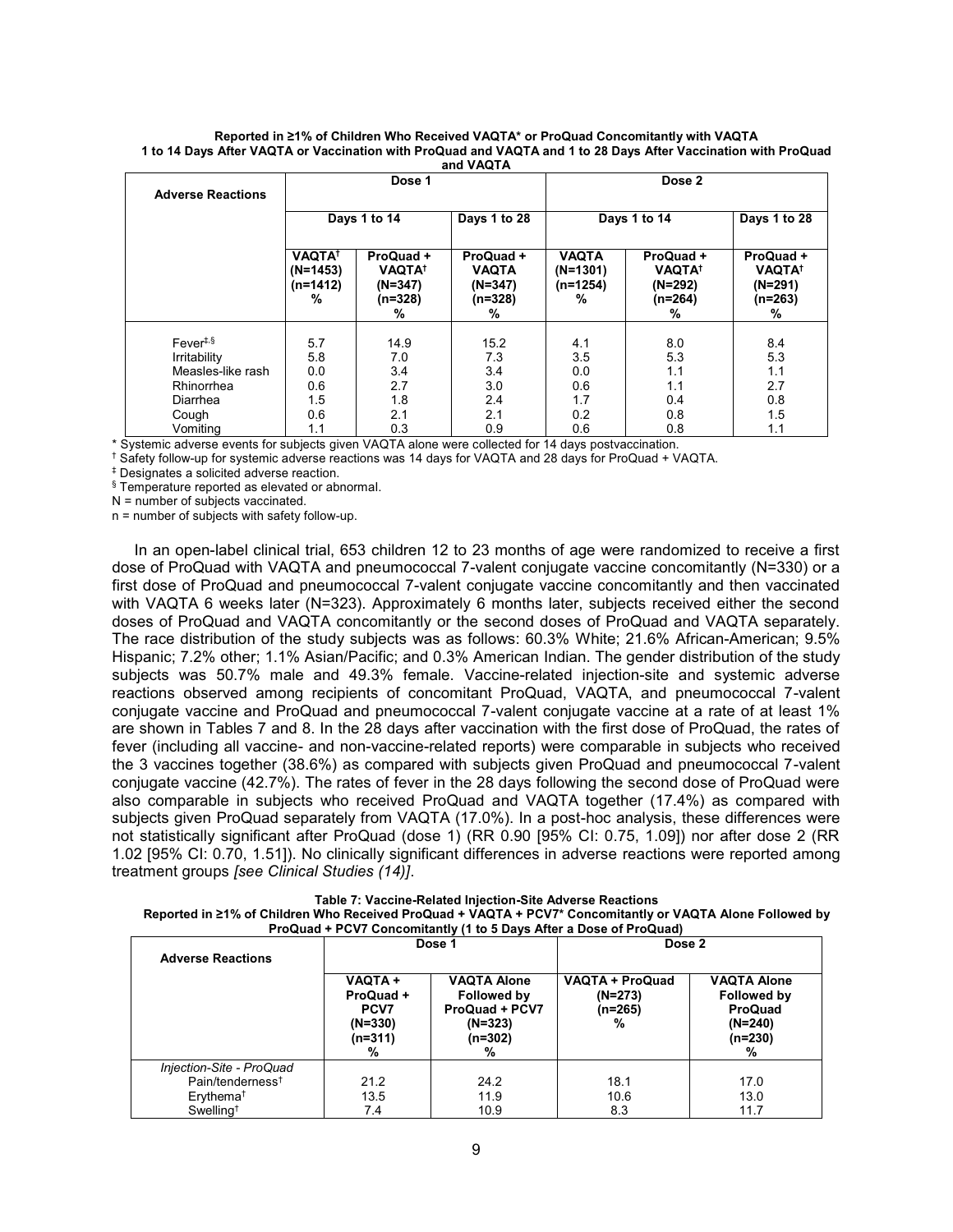| <b>Bruising</b>              | 1.9  | 1.3  | 0.8  | 0.4  |
|------------------------------|------|------|------|------|
| Injection-Site - VAQTA       |      |      |      |      |
| Pain/tenderness <sup>t</sup> | 20.6 | 15.3 | 17.5 | 20.3 |
| Erythema <sup>+</sup>        | 9.6  | 11.7 | 9.1  | 12.7 |
| Swelling <sup>t</sup>        | 6.8  | 9.5  | 6.1  | 7.6  |
| <b>Bruising</b>              | 1.3  | 1.1  | 1.1  | 1.6  |
| Rash                         | 1.0  | 0.0  | 0.4  | 0.4  |
| Injection-Site - PCV7        |      |      |      |      |
| Pain/tenderness <sup>t</sup> | 25.4 | 27.6 | N/A  | N/A  |
| Erythema <sup>+</sup>        | 16.4 | 16.6 | N/A  | N/A  |
| Swelling <sup>+</sup>        | 13.2 | 14.3 | N/A  | N/A  |
| <b>Bruising</b>              | 0.6  | 1.7  | N/A  | N/A  |

\* PCV7 = Pneumococcal 7-valent conjugate vaccine.

† Designates a solicited adverse reaction. Injection-site adverse reactions were solicited only from Days 1 to 5 postvaccination at each vaccine injection site.

 $N/A = Not$  applicable.

N = number of subjects vaccinated.

n = number of subjects with safety follow-up.

#### **Table 8: Vaccine-Related Systemic Adverse Reactions Reported in ≥1% of Children Who Received ProQuad + VAQTA + PCV7\* Concomitantly, or VAQTA Alone Followed by ProQuad + PCV7 Concomitantly (1 to 28 Days After a Dose of ProQuad)**

| <b>Adverse Reactions</b>         |                                                                   | Dose 1                                                                                    | Dose 2                                         |                                                                                    |  |  |
|----------------------------------|-------------------------------------------------------------------|-------------------------------------------------------------------------------------------|------------------------------------------------|------------------------------------------------------------------------------------|--|--|
|                                  | <b>VAQTA+</b><br>ProQuad +<br>PCV7<br>$(N=330)$<br>$(n=311)$<br>% | <b>VAQTA Alone</b><br>Followed by<br><b>ProQuad + PCV7</b><br>$(N=323)$<br>$(n=302)$<br>% | VAQTA + ProQuad<br>$(N=273)$<br>$(n=265)$<br>% | <b>VAQTA Alone</b><br>Followed by<br><b>ProQuad</b><br>$(N=240)$<br>$(n=230)$<br>℅ |  |  |
|                                  |                                                                   |                                                                                           |                                                |                                                                                    |  |  |
| $Fever^{\dagger,\ddagger}$       | 26.4                                                              | 27.2                                                                                      | 9.1                                            | 9.6                                                                                |  |  |
| Irritability                     | 4.8                                                               | 6.3                                                                                       | 1.9                                            | 1.3                                                                                |  |  |
| Measles-like rash <sup>†</sup>   | 2.3                                                               | 4.0                                                                                       | 0.0                                            | 0.0                                                                                |  |  |
| Varicella-like rash <sup>t</sup> | 1.0                                                               | 1.7                                                                                       | 0.0                                            | 0.0                                                                                |  |  |
| Rash (not otherwise specified)   | 1.3                                                               | 1.3                                                                                       | 0.0                                            | 0.9                                                                                |  |  |
| Diarrhea                         | 1.3                                                               | 1.3                                                                                       | 0.4                                            | 1.3                                                                                |  |  |
| Upper respiratory infection      | 1.0                                                               | 1.3                                                                                       | 1.1                                            | 0.9                                                                                |  |  |
| Viral infection                  | 1.0                                                               | 0.7                                                                                       | 0.0                                            | 0.0                                                                                |  |  |
| Rhinorrhea                       | 0.0                                                               | 0.7                                                                                       | 1.1                                            | 0.0                                                                                |  |  |

\* PCV7 = Pneumococcal 7-valent conjugate vaccine.

† Designates a solicited adverse reaction.

‡ Temperature reported as elevated or abnormal.

 $N =$  number of subjects vaccinated.

n = number of subjects with safety follow-up.

#### **6.2 Post-Marketing Experience**

The following adverse events have been identified during post-approval use of either the components of ProQuad or ProQuad. Because the events are reported voluntarily from a population of uncertain size, it is not always possible to reliably estimate their frequency or establish a causal relationship to vaccine exposure.

#### *Infections and infestations*

Subacute sclerosing panencephalitis, encephalitis, aseptic meningitis, meningitis, measles, atypical measles, pneumonia, respiratory infection, infection, varicella (vaccine strain), influenza, herpes zoster, orchitis, epididymitis, cellulitis, skin infection, retinitis, bronchitis, parotitis, sinusitis, impetigo, herpes simplex, candidiasis, rhinitis.

The vaccine virus (Oka/Merck strain) contained in ProQuad may establish latency of varicella zoster virus in immunocompetent individuals, with the potential for later development of herpes zoster.

Cases of encephalitis or meningitis caused by vaccine strain varicella virus have been reported in immunocompetent individuals previously vaccinated with VARIVAX (same varicella vaccine strain as in ProQuad) months to years after vaccination. Reported cases were commonly associated with preceding or concurrent herpes zoster rash.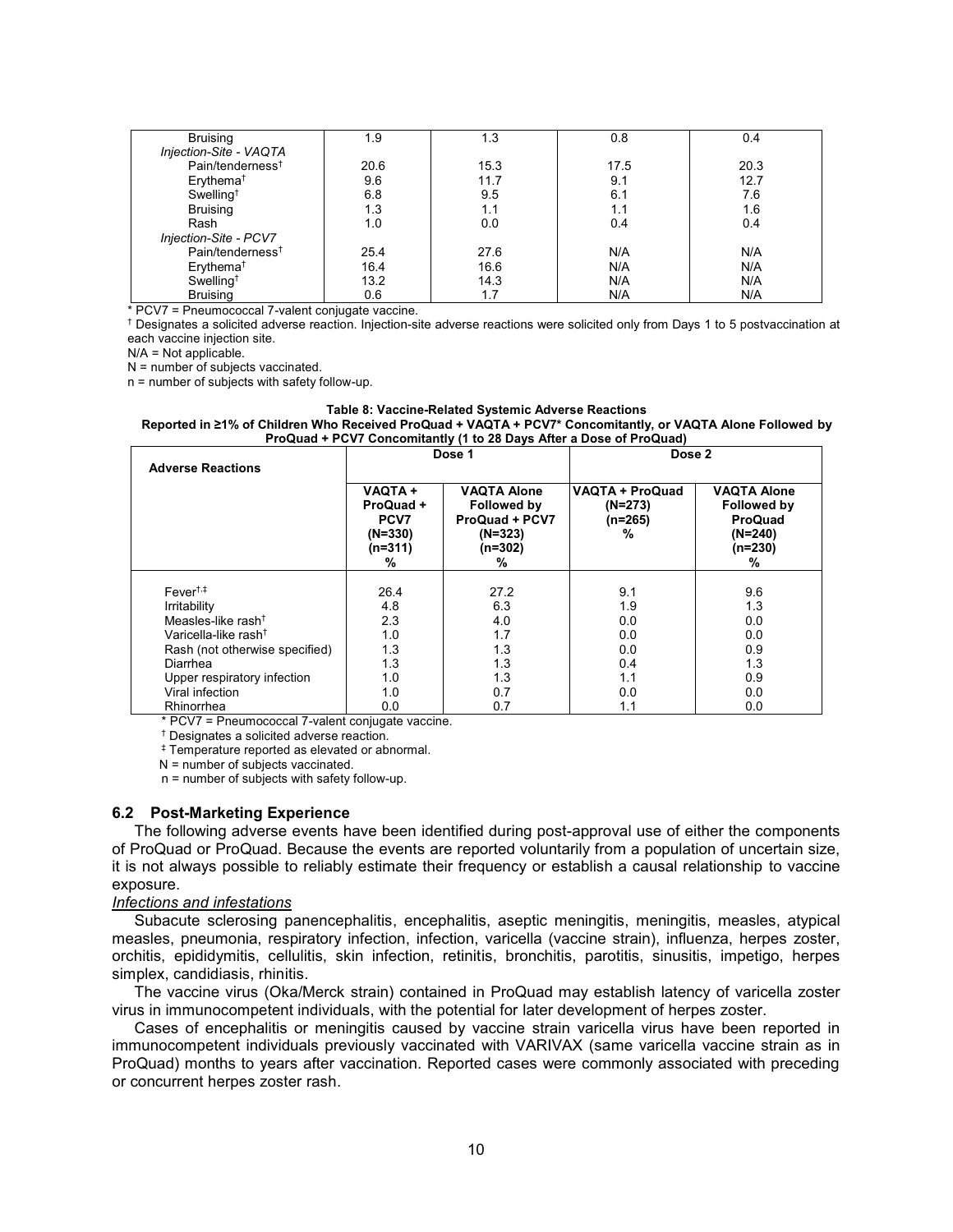*Blood and the lymphatic system disorders*

Aplastic anemia, thrombocytopenia, regional lymphadenopathy, lymphadenitis.

*Immune system disorders*

Anaphylaxis and related phenomena such as angioneurotic edema, facial edema, and peripheral edema, anaphylactoid reaction.

*Psychiatric disorders*

Agitation, apathy, nervousness.

*Nervous system disorders*

Measles inclusion body encephalitis, acute disseminated encephalomyelitis, transverse myelitis, cerebrovascular accident, encephalopathy, Guillain-Barré syndrome, optic neuritis, Bell's palsy, polyneuropathy, ataxia, hypersomnia, afebrile convulsions or seizures, febrile seizure, headache, syncope, dizziness, tremor, paresthesia.

*Eye disorders*

Necrotizing retinitis (in immunocompromised individuals), retrobulbar neuritis, ocular palsies, edema of the eyelid, irritation eye.

*Ear and labyrinth disorders*

Nerve deafness, ear pain.

*Vascular disorders*

Extravasation blood.

*Respiratory, thoracic and mediastinal disorders*

Pneumonitis, pulmonary congestion, wheezing, bronchial spasm, epistaxis, sore throat.

*Gastrointestinal disorders*

Hematochezia, abdominal pain, mouth ulcer.

*Skin and subcutaneous tissue disorders*

Stevens-Johnson syndrome, Henoch-Schönlein purpura, erythema multiforme, acute hemorrhagic edema of infancy, purpura, skin induration, panniculitis, pruritus.

*Musculoskeletal, connective tissue and bone disorders*

Arthritis, arthralgia, pain of the hip, leg, or neck; myalgia; musculoskeletal pain.

*General disorders and administration site conditions*

Injection-site complaints including wheal and flare, warm to touch, stiffness, warm sensation, inflammation, injection-site hemorrhage, injection-site injury.

**6.3 Post-Marketing Observational Safety Surveillance Study**

Safety was evaluated in an observational study that included 69,237 children vaccinated with ProQuad 12 months to 12 years old. A historical comparison group included 69,237 age-, gender-, and date-of-vaccination- (day and month) matched subjects who were given M-M-R II and VARIVAX concomitantly. The primary objective was to assess the incidence of febrile seizures occurring within various time intervals after vaccination in 12- to 60-month-old children who had neither been vaccinated against measles, mumps, rubella, or varicella, nor had a history of the wild-type infections (N=31,298 vaccinated with ProQuad, including 31,043 who were 12 to 23 months old). The incidence of febrile seizures was also assessed in a historical control group of children who had received their first vaccination with M-M-R II and VARIVAX concomitantly (N=31,298, including 31,019 who were 12 to 23 months old). The secondary objective was to assess the general safety of ProQuad in the 30-day period after vaccination in children 12 months to 12 years old.

In pre-licensure clinical studies, an increase in fever was observed 5 to 12 days after vaccination with ProQuad (dose 1) compared to M-M-R II and VARIVAX (dose 1) given concomitantly. In the post-marketing observational surveillance study, results from the primary safety analysis revealed an approximate two-fold increase in the risk of febrile seizures in the same 5 to 12 day timeframe after vaccination with ProQuad (dose 1). The incidence of febrile seizures 5 to 12 days after ProQuad (dose 1) (0.70 per 1000 children) was higher than that in children receiving M-M-R II and VARIVAX concomitantly (0.32 per 1000 children) [RR 2.20, 95% confidence interval (CI): 1.04, 4.65]. The incidence of febrile seizures 0 to 30 days after ProQuad (dose 1) (1.41 per 1000 children) was similar to that observed in children receiving M-M-R II and VARIVAX concomitantly [RR 1.10 (95% CI: 0.72, 1.69)]. See Table 9. General safety analyses revealed that the risks of fever (RR=1.89; 95% CI: 1.67, 2.15) and skin eruption (RR=1.68; 95% CI: 1.07, 2.64) were significantly higher after ProQuad (dose 1) compared with those who received concomitant first doses of M-M-R II and VARIVAX, respectively. All medical events that resulted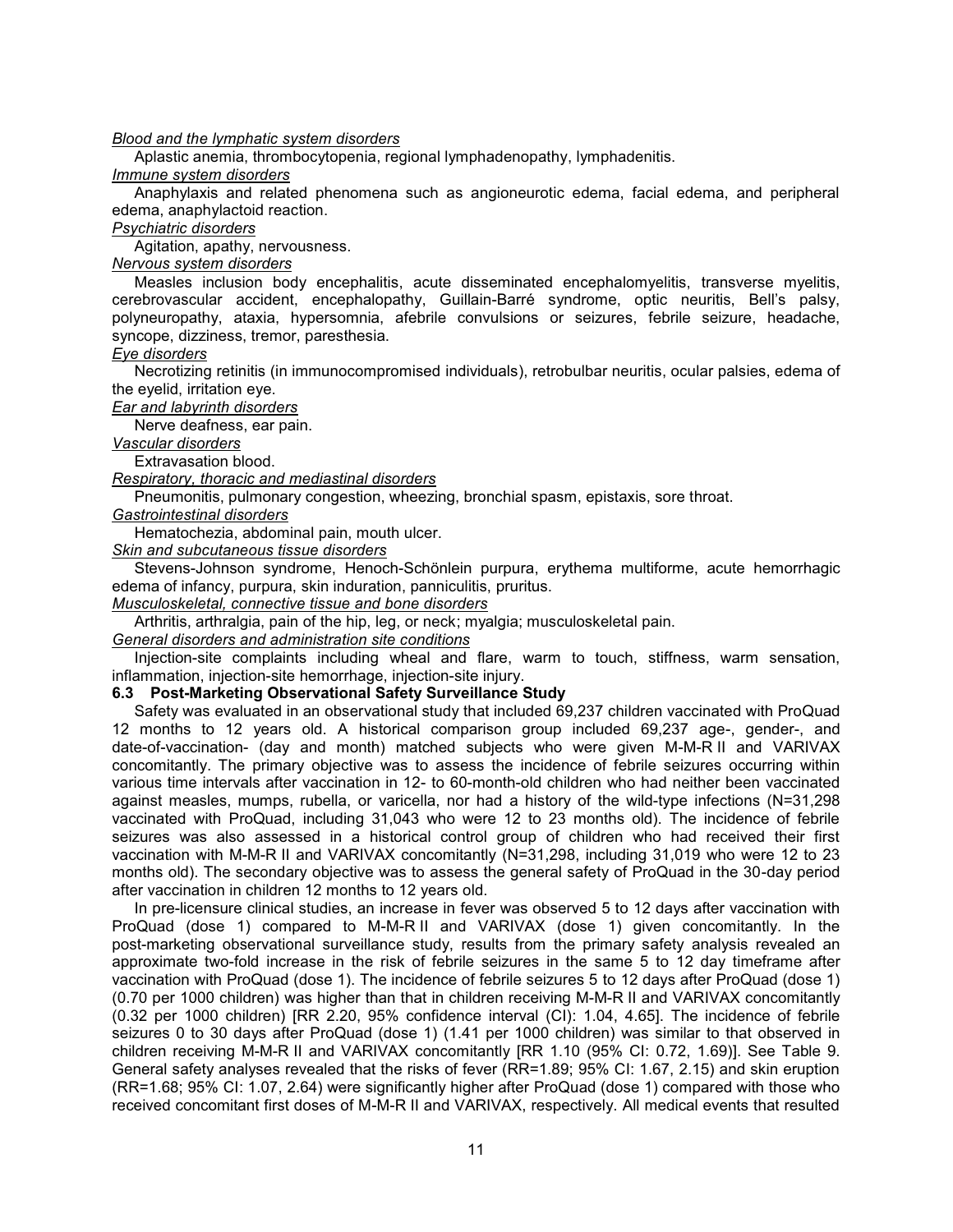in hospitalization or emergency room visits were compared between the group given ProQuad and the historical comparison group, and no other safety concerns were identified in this study.

| Concomitant vaccination with M-M-R II and VARIVAX (dose 1) in Children 12 to 60 Months of Ade |                                       |                       |                                     |      |                  |  |                        |  |
|-----------------------------------------------------------------------------------------------|---------------------------------------|-----------------------|-------------------------------------|------|------------------|--|------------------------|--|
| <b>Time Period</b>                                                                            | <b>ProQuad cohort</b><br>$(N=31.298)$ |                       | <b>MMR+V</b> cohort<br>$(N=31.298)$ |      |                  |  | Relative risk (95% CI) |  |
|                                                                                               | n                                     | Incidence per<br>1000 | Incidence per<br>n<br>1000          |      |                  |  |                        |  |
| 5 to 12 Davs                                                                                  | 22                                    | 0.70                  | 10                                  | 0.32 | 2.20(1.04, 4.65) |  |                        |  |
| 0 to 30 Days                                                                                  | 44                                    | 1.41                  | 40                                  | 1.28 | 1.10(0.72, 1.69) |  |                        |  |

**Table 9: Confirmed Febrile Seizures Days 5 to 12 and 0 to 30 After Vaccination with ProQuad (dose 1) Compared to Concomitant Vaccination with M-M-R II and VARIVAX (dose 1) in Children 12 to 60 Months of Age**

In this observational post-marketing study, no case of febrile seizure was observed during the 5 to 12 day postvaccination time period among 26,455 children who received ProQuad as a second dose of M-M-R II and VARIVAX. In addition, detailed general safety data were available from more than 25,000 children who received ProQuad as a second dose of M-M-R II and VARIVAX, most of them (95%) between 4 and 6 years of age, and an analysis of these data by an independent, external safety monitoring committee did not identify any specific safety concern.

## **7 DRUG INTERACTIONS**

## **7.1 Immune Globulins and Transfusions**

Administration of immune globulins and other blood products concurrently with ProQuad vaccine may interfere with the expected immune response *[see Warnings and Precautions (5.7)]* {9-11}. The ACIP has specific recommendations for intervals between administration of antibody containing products and live virus vaccines.

## **7.2 Salicylates**

Reye syndrome has been reported following the use of salicylates during wild-type varicella infection. Vaccine recipients should avoid use of salicylates for 6 weeks after vaccination with ProQuad *[see Warnings and Precautions (5.8) and Patient Counseling Information (17)].*

## **7.3 Corticosteroids and Immunosuppressive Drugs**

ProQuad vaccine should not be administered to individuals receiving immunosuppressive therapy, including high dose corticosteroids. Vaccination with ProQuad vaccine can result in disseminated disease and extensive vaccine-associated rash in individuals on immunosuppressive drugs *[see Contraindications (4.2)].*

## **7.4 Drug/Laboratory Test Interactions**

Live, attenuated measles, mumps, and rubella virus vaccines given individually may result in a temporary depression of tuberculin skin sensitivity. Therefore, if a tuberculin test is to be done, it should be administered either any time before, simultaneously with, or at least 4 to 6 weeks after ProQuad.

## **7.5 Use with Other Vaccines**

At least 1 month should elapse between a dose of a measles-containing vaccine and a dose of ProQuad, and at least 3 months should elapse between administration of 2 doses of ProQuad or varicella-containing vaccines.

ProQuad may be administered concomitantly with *Haemophilus influenzae* type b conjugate (meningococcal protein conjugate) and hepatitis B (recombinant). Additionally, ProQuad may be administered concomitantly with pneumococcal 7-valent conjugate vaccine, and/or hepatitis A (inactivated) vaccines *[see Clinical Studies (14)].*

# **8 USE IN SPECIFIC POPULATIONS**

## **8.1 Pregnancy**

## Risk Summary

ProQuad vaccine contains live attenuated measles, mumps, rubella and varicella viruses. The vaccine is contraindicated for use in pregnant women because infection during pregnancy with the wild-type viruses is associated with maternal and fetal adverse outcomes.

For women who are inadvertently vaccinated when pregnant or who become pregnant within 3 months of administration of ProQuad, the healthcare provider should be aware of the following: (1) Reports have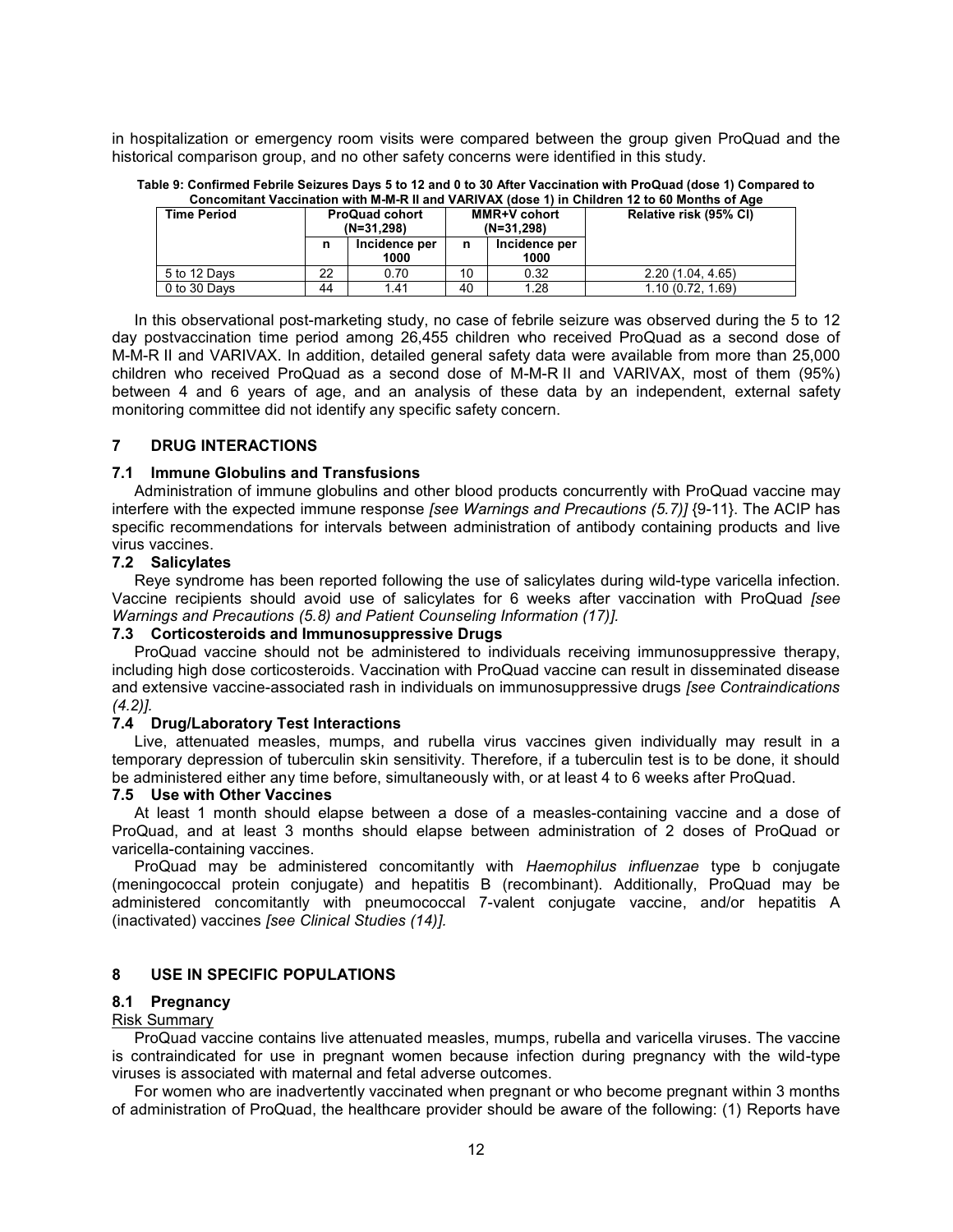indicated that contracting wild-type measles during pregnancy enhances fetal risk. Increased rates of spontaneous abortion, stillbirth, congenital defects, and prematurity have been observed subsequent to infection with wild-type measles during pregnancy. There are no adequate studies of the attenuated (vaccine) strain of measles virus in pregnancy; (2) Mumps infection during the first trimester of pregnancy may increase the rate of spontaneous abortion. Although mumps vaccine virus has been shown to infect the placenta and fetus, there is no evidence that it causes congenital malformations in humans {12}; (3) In a 10-year survey involving over 700 pregnant women who received rubella vaccine within 3 months before or after conception (of whom 189 received the Wistar RA 27/3 strain), none of the newborns had abnormalities compatible with congenital rubella syndrome {13}; and (4) Wild-type varicella, if acquired during pregnancy, can sometimes cause congenital varicella syndrome.

Available data on inadvertent administration of ProQuad to pregnant women are insufficient to inform vaccine-associated risks in pregnancy.

There are no relevant animal data.

All pregnancies have a risk of birth defect, loss, or other adverse outcomes. In the US general population, the estimated background risk of major birth defects and miscarriage in clinically recognized pregnancies is 2% to 4%, and 15% to 20%, respectively {14,15}.

#### Data

#### *Human Data*

In a 10-year CDC survey involving over 700 pregnant women who received rubella vaccine within 3 months before or after conception (of whom 189 received the Wistar RA 27/3 strain), none of the newborns had abnormalities compatible with congenital rubella syndrome {13}.

# **8.2 Lactation**

# Risk Summary

It is not known whether varicella, measles, or mumps vaccine virus is excreted in human milk. Studies have shown that lactating postpartum women vaccinated with live rubella vaccine may secrete the virus in breast milk and transmit it to breastfed infants *[see Warnings and Precautions (5.6)]* {16,17}.

The developmental and health benefits of breastfeeding should be considered along with the mother's clinical need for ProQuad, and any potential adverse effects on the breastfed child from ProQuad or from the underlying maternal condition. For preventive vaccines, the underlying maternal condition is susceptibility to disease prevented by the vaccine.

## **8.4 Pediatric Use**

Do not administer ProQuad to infants younger than 12 months of age or to children 13 years and older. Safety and effectiveness of ProQuad in infants younger than 12 months of age and in children 13 years and older have not been established *[see Clinical Studies (14)].*

## **8.5 Geriatric Use**

ProQuad is not indicated for use in the geriatric population ( $\geq$ age 65).

## **11 DESCRIPTION**

ProQuad (Measles, Mumps, Rubella and Varicella Virus Vaccine Live) is a combined, attenuated, live virus vaccine containing measles, mumps, rubella, and varicella viruses. ProQuad is a sterile lyophilized preparation of (1) the components of M-M-R II (Measles, Mumps, and Rubella Virus Vaccine Live): Measles Virus Vaccine Live, a more attenuated line of measles virus, derived from Enders' attenuated Edmonston strain and propagated in chick embryo cell culture; Mumps Virus Vaccine Live, the Jeryl Lynn™ (B level) strain of mumps virus propagated in chick embryo cell culture; Rubella Virus Vaccine Live, the Wistar RA 27/3 strain of live attenuated rubella virus propagated in WI-38 human diploid lung fibroblasts; and (2) Varicella Virus Vaccine Live (Oka/Merck), the Oka/Merck strain of varicella-zoster virus propagated in MRC-5 cells. The cells, virus pools, bovine serum, and recombinant human albumin used in manufacturing are all tested to provide assurance that the final product is free of potential adventitious agents.

ProQuad, when reconstituted as directed, is a sterile suspension for subcutaneous administration. Each 0.5-mL dose contains not less than 3.00 log<sub>10</sub> TCID<sub>50</sub> of measles virus; 4.30 log<sub>10</sub> TCID<sub>50</sub> of mumps virus; 3.00 log<sub>10</sub> TCID<sub>50</sub> of rubella virus; and not less than 3.99 log<sub>10</sub> PFU of Oka/Merck varicella virus.

After reconstitution, each 0.5-mL dose of the vaccine also contains 21 mg of sucrose, 11 mg of hydrolyzed gelatin, 2.4 mg of sodium chloride, 1.8 mg of sorbitol, 0.40 mg of monosodium L-glutamate,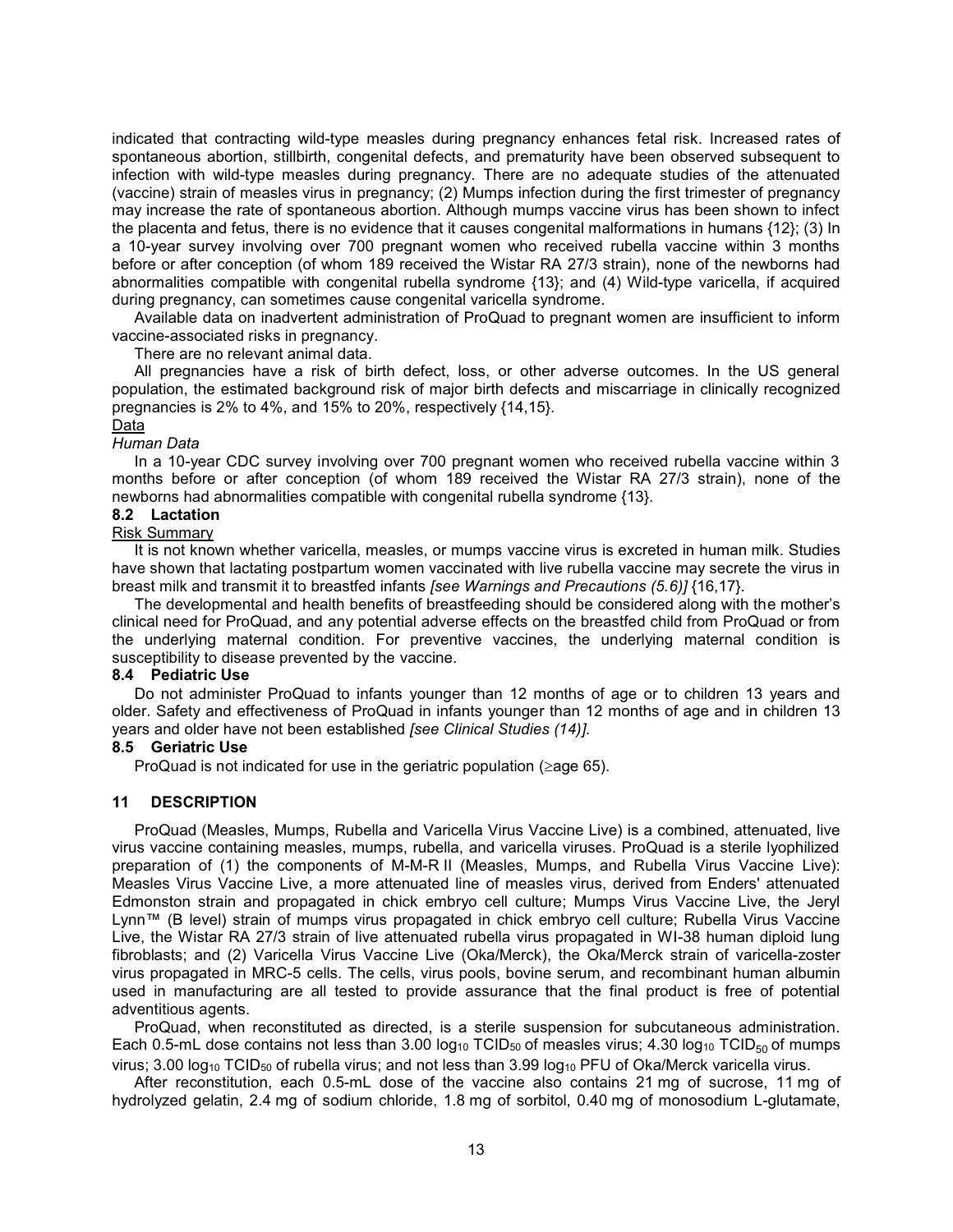0.34 mg of sodium phosphate dibasic, 0.31 mg of recombinant human albumin, 0.17 mg of sodium bicarbonate, 72 mcg of potassium phosphate monobasic, 60 mcg of potassium chloride; 36 mcg of potassium phosphate dibasic; and residual components from the manufacturing process: MRC-5 cells including DNA and protein; <16 mcg of neomycin, ≤0.5 mcg of bovine calf serum, and other buffer and media ingredients. The product contains no preservative.

## **12 CLINICAL PHARMACOLOGY**

## **12.1 Mechanism of Action**

ProQuad has been shown to induce measles-, mumps-, rubella-, and varicella-specific immunity, which is thought to be the mechanism by which it protects against these four childhood diseases.

The efficacy of ProQuad was established through the use of immunological correlates for protection against measles, mumps, rubella, and varicella. Results from efficacy studies or field effectiveness studies that were previously conducted for the component vaccines were used to define levels of serum antibodies that correlated with protection against measles, mumps, and rubella. Also, in previous studies with varicella vaccine, antibody responses against varicella virus ≥5 gpELISA units/mL in a glycoprotein enzyme-linked immunosorbent assay (gpELISA) (not commercially available) similarly correlated with long-term protection. In these efficacy studies, the clinical endpoint for measles and mumps was a clinical diagnosis of either disease confirmed by a 4-fold or greater rise in serum antibody titers between either postvaccination or acute and convalescent titers; for rubella, a 4-fold or greater rise in antibody titers with or without clinical symptoms of rubella; and for varicella, varicella-like rash that occurred >42 days postvaccination and for which varicella was not excluded by either viral cultures of the lesion or serological tests. Specific laboratory evidence of varicella either by serology or culture was not required to confirm the diagnosis of varicella. Clinical studies with a single dose of ProQuad have shown that vaccination elicited rates of antibody responses against measles, mumps, and rubella that were similar to those observed after vaccination with a single dose of M-M-R II *[see Clinical Studies (14)]* and seroresponse rates for varicella virus were similar to those observed after vaccination with a single dose of VARIVAX *[see Clinical Studies (14)]*. The duration of protection from measles, mumps, rubella, and varicella infections after vaccination with ProQuad is unknown.

# **12.6 Persistence of Antibody Responses after Vaccination**

The persistence of antibody at 1 year after vaccination was evaluated in a subset of 2107 children enrolled in the clinical trials. Antibody was detected in 98.9% (1722/1741) for measles, 96.7% (1676/1733) for mumps, 99.6% (1796/1804) for rubella, and 97.5% (1512/1550) for varicella (≥5 gpELISA units/mL) of vaccinees following a single dose of ProQuad.

Experience with M-M-R II demonstrates that neutralizing and ELISA antibodies to measles, mumps, and rubella viruses are still detectable in 95-100%, 74-91%, and 90-100% of individuals respectively, 11 to 13 years after primary vaccination series {18-24}. Varicella antibodies were present for up to ten years postvaccination in most of the individuals tested who received 1 dose of VARIVAX.

## **13 NONCLINICAL TOXICOLOGY**

## **13.1 Carcinogenesis, Mutagenesis, Impairment of Fertility**

ProQuad has not been evaluated for its carcinogenic, mutagenic, or teratogenic potential, or its potential to impair fertility.

## **14 CLINICAL STUDIES**

Formal studies to evaluate the clinical efficacy of ProQuad have not been performed.

Efficacy of the measles, mumps, rubella, and varicella components of ProQuad was previously established in a series of clinical studies with the monovalent vaccines. A high degree of protection from infection was demonstrated in these studies {25-32}.

*Immunogenicity in Children 12 Months to 6 Years of Age*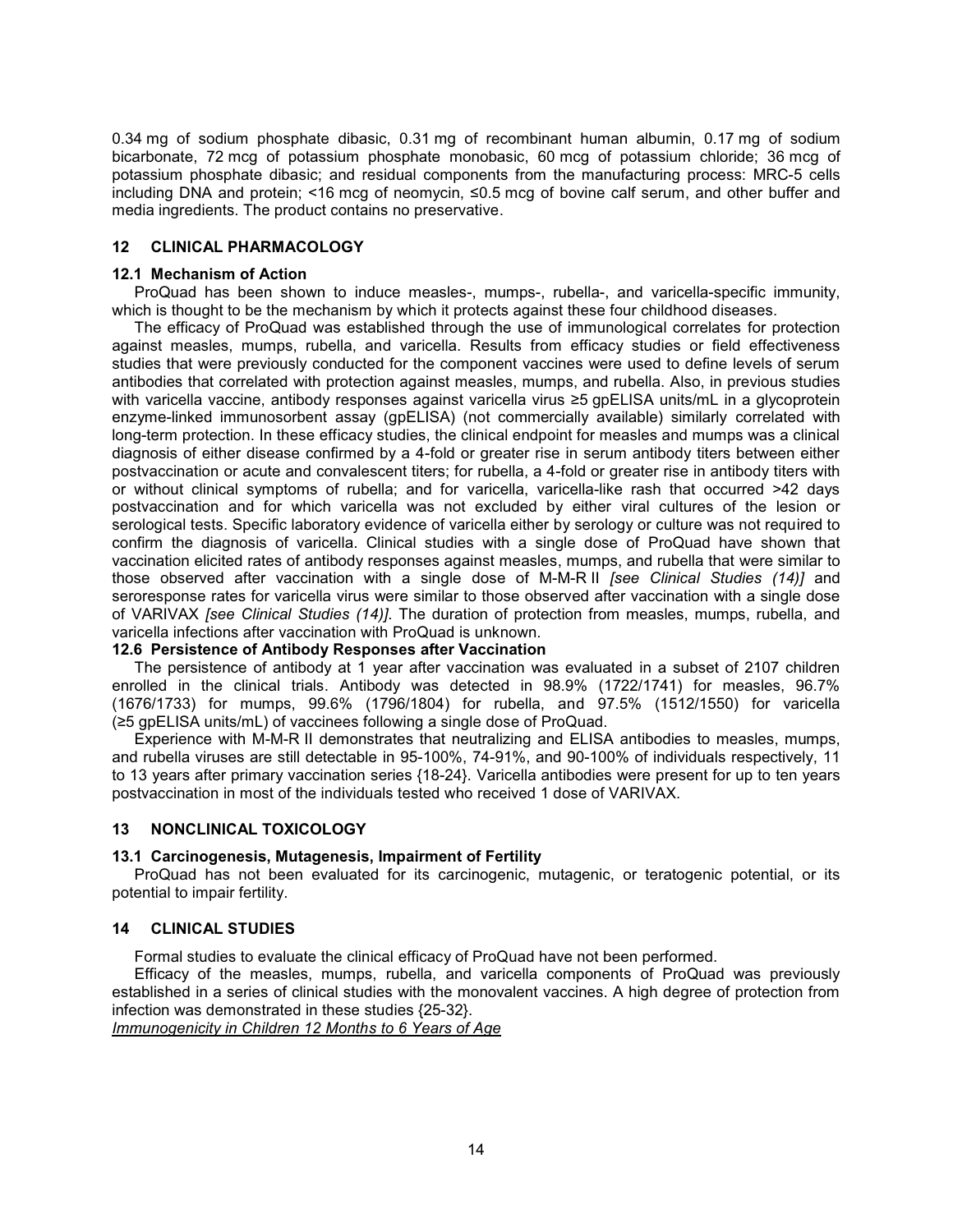Prior to licensure, immunogenicity was studied in 5845 healthy children 12 months to 6 years of age with a negative clinical history of measles, mumps, rubella, and varicella who participated in 5 randomized clinical trials. The immunogenicity of ProQuad was similar to that of its individual component vaccines (M-M-R II and VARIVAX), which are currently used in routine vaccination.

The presence of detectable antibody was assessed by an appropriately sensitive enzyme-linked immunosorbent assay (ELISA) for measles, mumps (wild-type and vaccine-type strains), and rubella, and by gpELISA for varicella. For evaluation of vaccine response rates, a positive result in the measles ELISA corresponded to measles antibody concentrations of ≥255 mIU/mL when compared to the WHO II (66/202) Reference Immunoglobulin for Measles.

Children were positive for mumps antibody if the antibody level was ≥10 ELISA units/mL. A positive result in the rubella ELISA corresponded to concentrations of ≥10 IU rubella antibody/mL when compared to the WHO International Reference Serum for Rubella; children with varicella antibody levels ≥5 gpELISA units/mL were considered to be seropositive since a response rate based on ≥5 gpELISA units/mL has been shown to be highly correlated with long-term protection.

*Immunogenicity in Children 12 to 23 Months of Age After a Single Dose*

In 4 randomized clinical trials, 5446 healthy children 12 to 23 months of age were administered ProQuad, and 2038 children were vaccinated with M-M-R II and VARIVAX given concomitantly at separate injection sites. Subjects enrolled in each of these trials had a negative clinical history, no known recent exposure, and no vaccination history for varicella, measles, mumps, and rubella. Children were excluded from study participation if they had an immune impairment or had a history of allergy to components of the vaccine(s). Except for in 1 trial *[see ProQuad Administered with Diphtheria and Tetanus Toxoids and Acellular Pertussis Vaccine Adsorbed (DTaP) and Haemophilus influenzae type b Conjugate (Meningococcal Protein Conjugate) and Hepatitis B (Recombinant) Vaccine below]*, no concomitant vaccines were permitted during study participation. The race distribution of the study subjects across these studies following a first dose of ProQuad was as follows: 66.3% White; 12.7% African-American; 9.9% Hispanic; 6.7% Asian/Pacific; 4.2% other; and 0.2% American Indian. The gender distribution of the study subjects across these studies following a first dose of ProQuad was 52.6% male and 47.4% female. A summary of combined immunogenicity results 6 weeks following administration of a single dose of ProQuad or M-M-R II and VARIVAX is shown in Table 10. These results were similar to the immune response rates induced by concomitant administration of single doses of M-M-R II and VARIVAX at separate injection sites (lower bound of the 95% CI for the risk difference in measles, mumps, and rubella seroconversion rates were >-5.0 percentage points and the lower bound of the 95% CI for the risk difference in varicella seroprotection rates was either >-15 percentage points [one study] or  $>10.0$  percentage points [three studies]).

|                    |                            |      | <b>Observed</b>      |                     |
|--------------------|----------------------------|------|----------------------|---------------------|
|                    |                            |      | <b>Response Rate</b> | <b>Observed GMT</b> |
| Group              | Antigen                    | n    | (95% CI)             | (95% CI)            |
| ProQuad            | Varicella                  | 4381 | 91.2%                | 15.5                |
| $(N=5446*)$        |                            |      | (90.3%, 92.0%)       | (15.0, 15.9)        |
|                    | Measles                    | 4733 | 97.4%                | 3124.9              |
|                    |                            |      | (96.9%, 97.9%)       | (3038.9, 3213.3)    |
|                    | Mumps                      | 973  | 98.8%                | 105.3               |
|                    | $(OD \; cutoff)^{\dagger}$ |      | (97.9%, 99.4%)       | (98.0, 113.1)       |
|                    | Mumps (wild-type)          | 3735 | 95.8%                | 93.1                |
|                    | $ELISA)^{\dagger}$         |      | (95.1%, 96.4%)       | (90.2, 96.0)        |
|                    | Rubella                    | 4773 | 98.5%                | 91.8                |
|                    |                            |      | $(98.1\%, 98.8\%)$   | (89.6, 94.1)        |
| M-M-R II + VARIVAX | Varicella                  | 1417 | 94.1%                | 16.6                |
| $(N=2038^*)$       |                            |      | (92.8%, 95.3%)       | (15.9, 17.4)        |
|                    | Measles                    | 1516 | 98.2%                | 2239.6              |
|                    |                            |      | (97.4%, 98.8%)       | (2138.3, 2345.6)    |
|                    | Mumps                      | 501  | 99.4%                | 87.5                |
|                    | (OD cutoff) <sup>†</sup>   |      | (98.3%, 99.9%)       | (79.7, 96.0)        |
|                    | Mumps (wild-type)          | 1017 | 98.0%                | 90.8                |
|                    | $ELISA)^{\dagger}$         |      | $(97.0\%, 98.8\%)$   | (86.2, 95.7)        |
|                    | Rubella                    | 1528 | 98.5%                | 102.2               |
|                    |                            |      | (97.7%, 99.0%)       | (97.8, 106.7)       |

Table 10: Summary of Combined Immunogenicity Results 6 Weeks Following the Administration of a Single Dose of<br>ProQuad (Varicella Virus Potency ≥3.97 log<sub>10</sub> PFU) or M-M-R II and VARIVAX (Per-Protocol Population)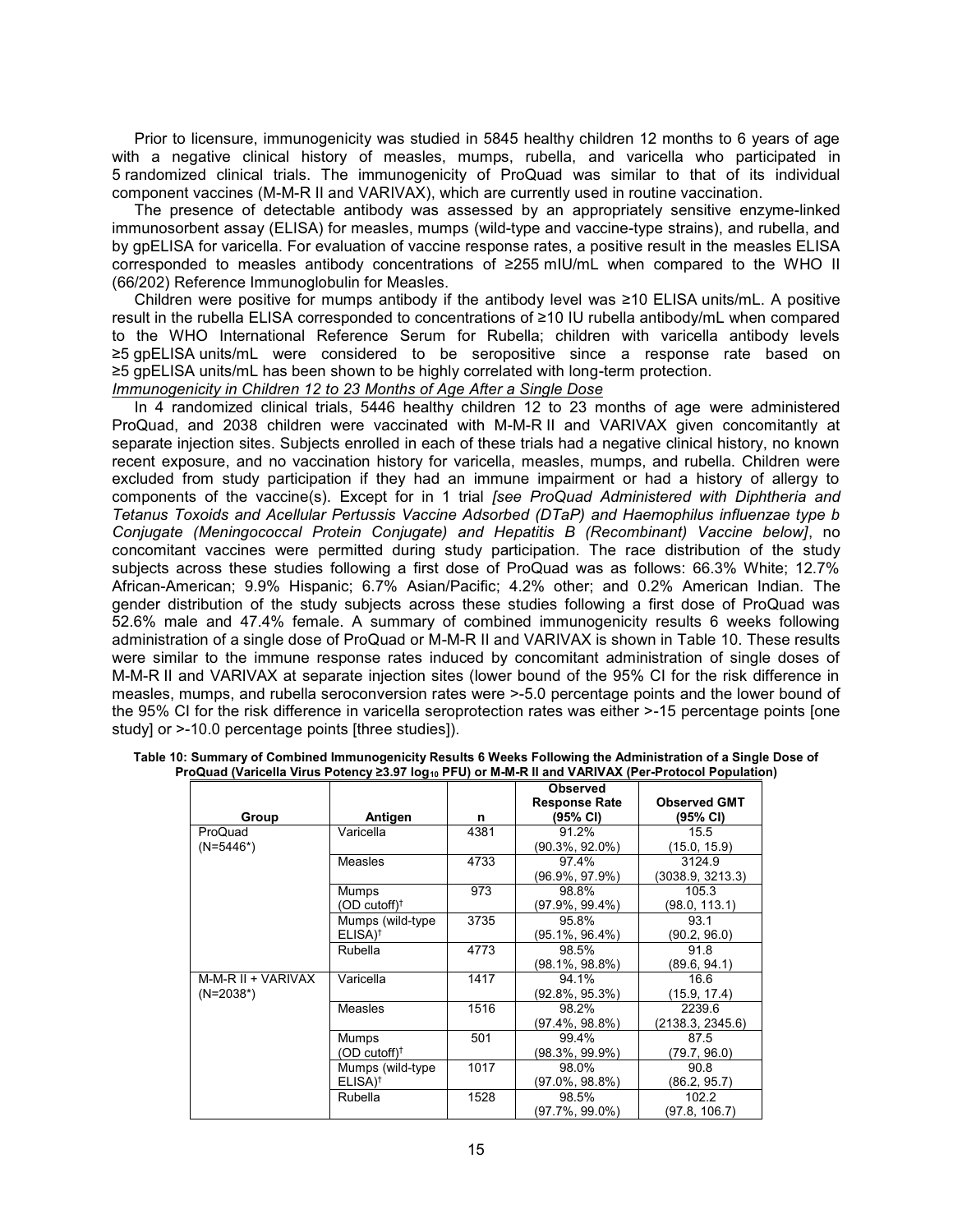- \* Includes ProQuad + Placebo followed by ProQuad (Visit 1) (Protocol 009), ProQuad Middle and High Doses (Visit 1) (Protocol 011), ProQuad (Lot 1, Lot 2, Lot 3) (Protocol 012), both the Concomitant and Non-concomitant groups (Protocol 013).
- † The mumps antibody response was assessed by a vaccine-strain ELISA in Protocols 009 and 011 and by a wild-type ELISA in Protocols 012 and 013. In the former assay, the serostatus was based on the OD cutoff of the assay. In the latter assay, 10 mumps ELISA units was used as the serostatus cutoff.
- n = Number of per-protocol subjects with evaluable serology.

CI = Confidence interval.

GMT = Geometric mean titer.

ELISA = Enzyme-linked immunosorbent assay.

PFU = Plaque-forming units.

OD = Optical density.

#### *Immunogenicity in Children 15 to 31 Months of Age After a Second Dose of ProQuad*

In 2 of the 4 randomized clinical trials described above, a subgroup (N=1035) of the 5446 children administered a single dose of ProQuad were administered a second dose of ProQuad approximately 3 to 9 months after the first dose. Children were excluded from receiving a second dose of ProQuad if they were recently exposed to or developed varicella, measles, mumps, and/or rubella prior to receipt of the second dose. No concomitant vaccines were administered to these children. The race distribution across these studies following a second dose of ProQuad was as follows: 67.3% White; 14.3% African-American; 8.3% Hispanic; 5.4% Asian/Pacific; 4.4% other; 0.2% American Indian; and 0.10% mixed. The gender distribution of the study subjects across these studies following a second dose of ProQuad was 50.4% male and 49.6% female. A summary of immune responses following a second dose of ProQuad is presented in Table 11. Results from this study showed that 2 doses of ProQuad administered at least 3 months apart elicited a positive antibody response to all four antigens in greater than 98% of subjects. The geometric mean titers (GMTs) following the second dose of ProQuad increased approximately 2-fold each for measles, mumps, and rubella, and approximately 41-fold for varicella.

|              | $\sim$ 0.000 0.000 0.000 0.000 0.000 0.000 0.000 0.000 0.000 0.000 0.000 0.000 0.000 0.000 0.000 0.000 0.000 0.000 0.000 0.000 0.000 0.000 0.000 0.000 0.000 0.000 0.000 0.000 0.000 0.000 0.000 0.000 0.000 0.000 0.000 0.000 |     |                               |                            |     |                            |                            |  |  |  |
|--------------|--------------------------------------------------------------------------------------------------------------------------------------------------------------------------------------------------------------------------------|-----|-------------------------------|----------------------------|-----|----------------------------|----------------------------|--|--|--|
|              |                                                                                                                                                                                                                                |     | Dose 1<br>$N = 1097$          |                            |     | Dose 2                     |                            |  |  |  |
|              |                                                                                                                                                                                                                                |     |                               |                            |     | $N = 1097$                 |                            |  |  |  |
|              |                                                                                                                                                                                                                                |     | <b>Observed</b>               |                            |     | <b>Observed</b>            |                            |  |  |  |
|              | <b>Serostatus</b><br>Cutoff/                                                                                                                                                                                                   |     | <b>Response</b><br>Rate       | <b>Observed GMT</b>        |     | <b>Response Rate</b>       | <b>Observed GMT</b>        |  |  |  |
| Antigen      | <b>Response</b><br><b>Criteria</b>                                                                                                                                                                                             | n   | (95% CI)                      | (95% CI)                   | n   | (95% CI)                   | (95% CI)                   |  |  |  |
| Measles      | $\geq$ 120 mIU/mL <sup>+</sup>                                                                                                                                                                                                 | 915 | 98.1%<br>$(97.0\%$<br>98.9%)  | 2956.8 (2786.3,<br>3137.7) | 915 | 99.5% (98.7%,<br>99.8%)    | 5958.0 (5518.9,<br>6432.1) |  |  |  |
|              | $\geq$ 255 mIU/mL                                                                                                                                                                                                              | 943 | 97.8%<br>$(96.6\%$<br>98.6%)  | 2966.0 (2793.4,<br>3149.2) | 943 | 99.4% (98.6%,<br>99.8%)    | 5919.3 (5486.2,<br>6386.6) |  |  |  |
| <b>Mumps</b> | $\ge$ OD Cutoff<br>(ELISA<br>antibody<br>units)                                                                                                                                                                                | 920 | 98.7%<br>$(97.7\%$<br>99.3%)  | 106.7 (99.1,<br>114.8)     | 920 | 99.9% (99.4%,<br>$100\%$ ) | 253.1 (237.9,<br>269.2     |  |  |  |
| Rubella      | $\geq$ 10 IU/mL                                                                                                                                                                                                                | 937 | 97.7%<br>(96.5%,<br>98.5%)    | 91.1 (85.9, 96.6)          | 937 | 98.3% (97.2%,<br>99.0%)    | 158.8 (149.1,<br>169.2)    |  |  |  |
| Varicella    | $<$ 1.25 to<br>$≥5$ gpELISA<br>units                                                                                                                                                                                           | 864 | 86.6%<br>$(84.1\%,$<br>88.8%) | 11.6 (10.9, 12.3)          | 864 | 99.4% (98.7%,<br>99.8%)    | 477.5 (437.8,<br>520.7     |  |  |  |
|              | $\geq$ OD Cutoff<br>(qpELISA<br>units)                                                                                                                                                                                         | 695 | 87.2%<br>$(84.5\%$<br>89.6%)  | 11.6 (10.9, 12.4)          | 695 | 99.4% (98.5%,<br>99.8%)    | 478.7 (434.8,<br>527.1)    |  |  |  |

**Table 11: Summary of Immune Response to a First and Second Dose of ProQuad in Subjects <3 Years of Age Who Received ProQuad with a Varicella Virus Dose ≥3.97 Log<sup>10</sup> PFU**\*

\* Includes the following treatment groups: ProQuad + Placebo followed by ProQuad (Visit 1) (Protocol 009) and ProQuad (Middle and High Dose) (Protocol 011).

 $\dagger$  Samples from Protocols 009 and 011 were assayed in the legacy format Measles ELISA, which reported antibody titers in Measles ELISA units. To convert titers from ELISA units to mIU/mL, titers for these 2 protocols were divided by 0.1025.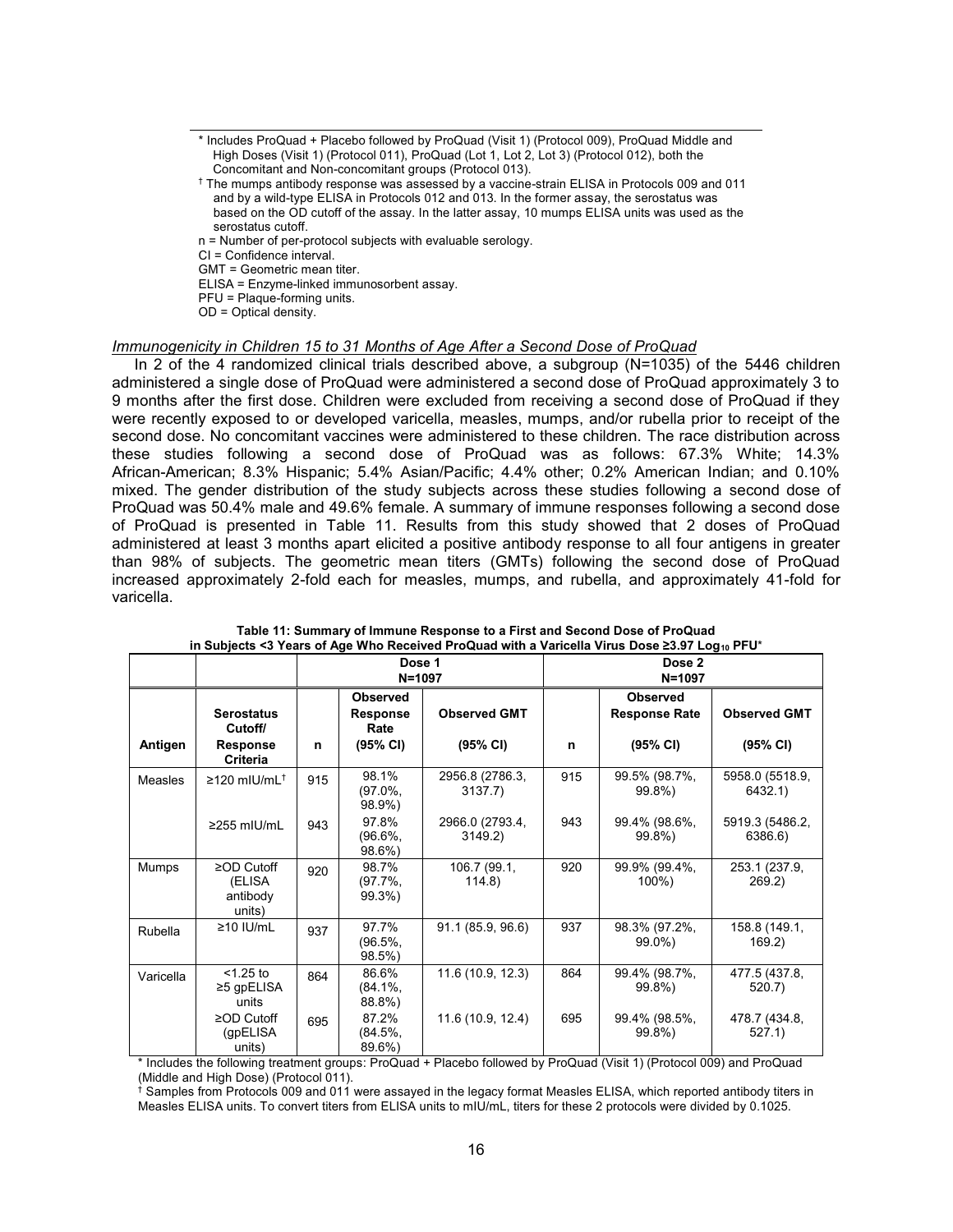The lowest measurable titer postvaccination is 207.5 mIU/mL. The response rate for measles in the legacy format is the percent of subjects with a negative baseline measles antibody titer, as defined by the optical density (OD) cutoff, with a postvaccination measles antibody titer ≥207.5 mIU/mL.

Samples from Protocols 009 and 011 were assayed in the legacy format Rubella ELISA, which reported antibody titers in Rubella ELISA units. To convert titers from ELISA units to IU/mL, titers for these 2 protocols were divided by 1.28. ProQuad (Middle Dose) = ProQuad containing a varicella virus dose of 3.97  $log_{10}$  PFU.

ProQuad (High Dose) = ProQuad containing a varicella virus dose of 4.25  $log_{10}$  PFU.

ELISA = Enzyme-linked immunosorbent assay.

gpELISA = Glycoprotein enzyme-linked immunosorbent assay.

 $N =$  Number vaccinated at baseline.

n = Number of subjects who were per-protocol Postdose 1 and Postdose 2 and satisfied the given prevaccination serostatus cutoff.

CI = Confidence interval.

GMT = Geometric mean titer.

PFU = Plaque-forming units.

## *Immunogenicity in Children 4 to 6 Years of Age Who Received a First Dose of ProQuad After Primary Vaccination With M-M-R II and VARIVAX*

In a clinical trial, 799 healthy 4- to 6-year-old children who had received M-M-R II and VARIVAX at least 1 month prior to study entry were randomized to receive ProQuad and placebo (N=399), M-M-R II and placebo concomitantly at separate injection sites (N=205), or M-M-R II and VARIVAX concomitantly at separate injection sites (N=195). Children were eligible if they were previously administered primary doses of M-M-R II and VARIVAX, either concomitantly or non-concomitantly, at 12 months of age or older. Children were excluded if they were recently exposed to measles, mumps, rubella, and/or varicella, had an immune impairment, or had a history of allergy to components of the vaccine(s). No concomitant vaccines were permitted during study participation *[see Adverse Reactions (6.1) for ethnicity and gender information].*

A summary of antibody responses to measles, mumps, rubella, and varicella at 6 weeks postvaccination in subjects who had previously received M-M-R II and VARIVAX is shown in Table 12. Results from this study showed that a first dose of ProQuad after primary vaccination with M-M-R II and VARIVAX elicited a positive antibody response to all four antigens in greater than 98% of subjects. Postvaccination GMTs for recipients of ProQuad were similar to those following a second dose of M-M-R II and VARIVAX administered concomitantly at separate injection sites (the lower bound of the 95% CI around the fold difference in measles, mumps, rubella, and varicella GMTs excluded 0.5). Additionally, GMTs for measles, mumps, and rubella were similar to those following a second dose of M-M-R II given concomitantly with placebo (the lower bound of the 95% CI around the fold difference for the comparison of measles, mumps, and rubella GMTs excluded 0.5).

|                        |     |                  |                            | % ≥4-Fold Rise<br>in | <b>Geometric</b>                |
|------------------------|-----|------------------|----------------------------|----------------------|---------------------------------|
|                        |     | <b>GMT</b>       | <b>Seropositivity Rate</b> | <b>Titer</b>         | <b>Mean Fold</b><br><b>Rise</b> |
| <b>Group Number</b>    |     | (95% CI)         | (95% CI)                   | $(95% \text{ Cl})$   | $(95% \text{ Cl})$              |
| (Description)          | n   |                  | Measles*                   |                      |                                 |
| Group 1 (N=399)        | 367 | 1985.9           | 100%                       | 4.9%                 | 1.21                            |
| (ProQuad + placebo)    |     | (1817.6, 2169.9) | $(99.0\%, 100\%)$          | $(2.9\%, 7.6\%)$     | (1.13, 1.30)                    |
| Group 2 (N=205)        | 185 | 2046.9           | 100%                       | 4.3%                 | 1.28                            |
| (M-M-R II + placebo)   |     | (1815.2, 2308.2) | $(98.0\%, 100\%)$          | $(1.9\%, 8.3\%)$     | (1.17, 1.40)                    |
| Group 3 (N=195)        | 171 | 2084.3           | 99.4%                      | 4.7%                 | 1.31                            |
| (M-M-R II + VARIVAX)   |     | (1852.3, 2345.5) | $(96.8\%, 100\%)$          | $(2.0\%, 9.0\%)$     | (1.17, 1.46)                    |
|                        |     |                  | Mumps <sup>t</sup>         |                      |                                 |
| Group 1 (N=399)        | 367 | 206.0            | 99.5%                      | 27.2%                | 2.43                            |
| (ProQuad + placebo)    |     | (188.2, 225.4)   | (98.0%, 99.9%)             | $(22.8\%, 32.1\%)$   | (2.19, 2.69)                    |
| Group 2 (N=205)        | 185 | 308.5            | 100%                       | 41.1%                | 3.69                            |
| $(M-M-R II + placebo)$ |     | (269.6, 352.9)   | $(98.0\%, 100\%)$          | $(33.9\%, 48.5\%)$   | (3.14, 4.32)                    |
| Group 3 (N=195)        | 171 | 295.9            | 100%                       | 41.5%                | 3.36                            |
| (M-M-R II + VARIVAX)   |     | (262.5, 333.5)   | $(97.9\%, 100\%)$          | $(34.0\%, 49.3\%)$   | (2.84, 3.97)                    |
|                        |     |                  | Rule                       |                      |                                 |

**Table 12: Summary of Antibody Responses to Measles, Mumps, Rubella, and Varicella at 6 Weeks Postvaccination in Subjects 4 to 6 Years of Age Who Had Previously Received M-M-R II and VARIVAX (Per-Protocol Population)**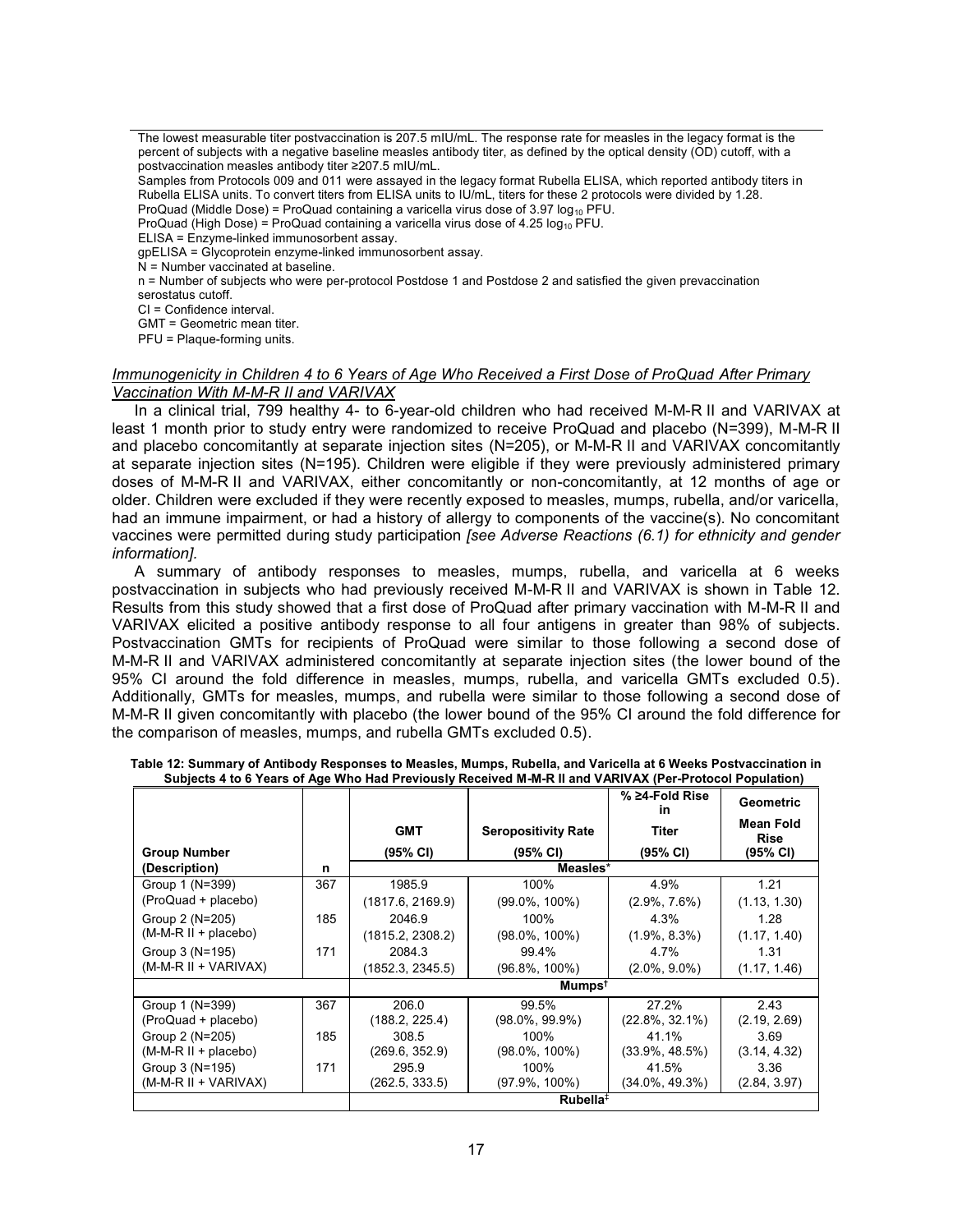| Group 1 (N=399)        | 367 | 217.3                         | 100%              | 32.7%              | 3.00           |  |  |
|------------------------|-----|-------------------------------|-------------------|--------------------|----------------|--|--|
| (ProQuad + placebo)    |     | (200.1, 236.0)                | $(99.0\%, 100\%)$ | $(27.9\%, 37.8\%)$ | (2.72, 3.31)   |  |  |
| Group 2 (N=205)        | 185 | 174.0                         | 100%              | 31.9%              | 2.81           |  |  |
| $(M-M-R II + placebo)$ |     | (157.3, 192.6)                | $(98.0\%, 100\%)$ | $(25.2\%, 39.1\%)$ | (2.41, 3.27)   |  |  |
| Group 3 (N=195)        | 171 | 154.1                         | 99.4%             | 26.9%              | 2.47           |  |  |
| (M-M-R II + VARIVAX)   |     | (138.9, 170.9)                | (96.8%, 100%)     | $(20.4\%, 34.2\%)$ | (2.17, 2.81)   |  |  |
|                        |     | <b>Varicella</b> <sup>§</sup> |                   |                    |                |  |  |
| Group 1 (N=399)        | 367 | 322.2                         | 98.9%             | 80.7%              | 12.43          |  |  |
| (ProQuad + placebo)    |     | (278.9, 372.2)                | (97.2%, 99.7%)    | $(76.2\%, 84.6\%)$ | (10.63, 14.53) |  |  |
| Group 2 (N=205)        | 185 | N/A                           | N/A               | N/A                | N/A            |  |  |
| $(M-M-R II + placebo)$ |     |                               |                   |                    |                |  |  |
| Group 3 (N=195)        | 171 | 209.3                         | 99.4%             | 71.9%              | 8.50           |  |  |
| $(M-M-R II + VARIVAX)$ |     | (171.2, 255.9)                | (96.8%, 100%)     | $(64.6\%, 78.5\%)$ | (6.69, 10.81)  |  |  |

\* Measles GMTs are reported in mIU/mL; seropositivity corresponds to ≥120 mIU/mL.

† Mumps GMTs are reported in mumps Ab units/mL; seropositivity corresponds to ≥10 Ab units/mL.

‡ Rubella titers obtained by the legacy format were converted to their corresponding titers in the modified format. Rubella serostatus was determined after the conversion to IU/mL: seropositivity corresponds to ≥10 IU/mL.

§ Varicella GMTs are reported in gpELISA units/mL; seropositivity rate is reported by % of subjects with postvaccination antibody titers ≥5 gpELISA units/mL. Percentages are calculated as the number of subjects who met the criterion divided by the number of subjects contributing to the per-protocol analysis.

gpELISA = Glycoprotein enzyme-linked immunosorbent assay; ELISA = Enzyme-linked immunosorbent assay; CI = Confidence interval; GMT = Geometric mean titer; N/A = Not applicable; N = Number of subjects vaccinated; n = number of subjects in the per-protocol analysis.

## *Immunogenicity Following Concomitant Use with Other Vaccines*

*ProQuad with Pneumococcal 7-valent Conjugate Vaccine and/or VAQTA*

In a clinical trial, 1027 healthy children 12 to 15 months of age were randomized to receive ProQuad and pneumococcal 7-valent conjugate vaccine concomitantly (N=510) at separate injection sites or ProQuad and pneumococcal 7-valent conjugate vaccine non-concomitantly (N=517) at separate clinic visits *[see Adverse Reactions (6.1) for ethnicity and gender information].* The statistical analysis of non-inferiority in antibody response rates to measles, mumps, rubella, and varicella at 6 weeks postvaccination for subjects are shown in Table 13. In the per-protocol population, seroconversion rates were not inferior in children given ProQuad and pneumococcal 7-valent conjugate vaccine concomitantly when compared to seroconversion rates seen in children given these vaccines non-concomitantly for measles, mumps, and rubella. In children with baseline varicella antibody titers <1.25 gpELISA units/mL, the varicella seroprotection rates were not inferior when rates after concomitant and non-concomitant vaccination were compared 6 weeks postvaccination. Statistical analysis of non-inferiority in GMTs to *S. pneumoniae* serotypes at 6 weeks postvaccination are shown in Table 14. Geometric mean antibody titers (GMTs) for *S. pneumoniae* types 4, 6B, 9V, 14, 18C, 19F, and 23F were not inferior when antibody titers in the concomitant and non-concomitant groups were compared 6 weeks postvaccination.

**Table 13: Statistical Analysis of Non-Inferiority in Antibody Response Rates to Measles, Mumps, Rubella, and Varicella at 6 Weeks Postvaccination for Subjects Initially Seronegative to Measles, Mumps, or Rubella, or With Varicella Antibody Titer <1.25 gpELISA units at Baseline in the ProQuad + PCV7\* Treatment Group and the ProQuad Followed by PCV7 Control Group (Per-Protocol Analysis)**

**ProQuad + PCV7 (N=510) ProQuad followed by PCV7**<br>**(N=259) (N=259) Difference Assay** Parameter **n Estimated Response† n Estimated Response† (percentage points)†,‡ (95% CI)** Measles %  $\geq$ 255 mIU/mL  $\geq$  406 97.3% 204 99.5% -2.2 (-4.6, 0.2) Mumps %  $\geq$ 10 Ab units/mL 403 403 96.6% 208 98.6% -1.9 (-4.5, 1.0) **Rubella** % ≥10 IU/mL  $\vert$  377  $\vert$  98.7%  $\vert$  195  $\vert$  97.9%  $\vert$  0.9 (-1.3, 4.1) Varicella %  $\ge$ 5 gpELISA units/mL 379 92.5% 192 87.9% 4.5 (-0.4, 10.4)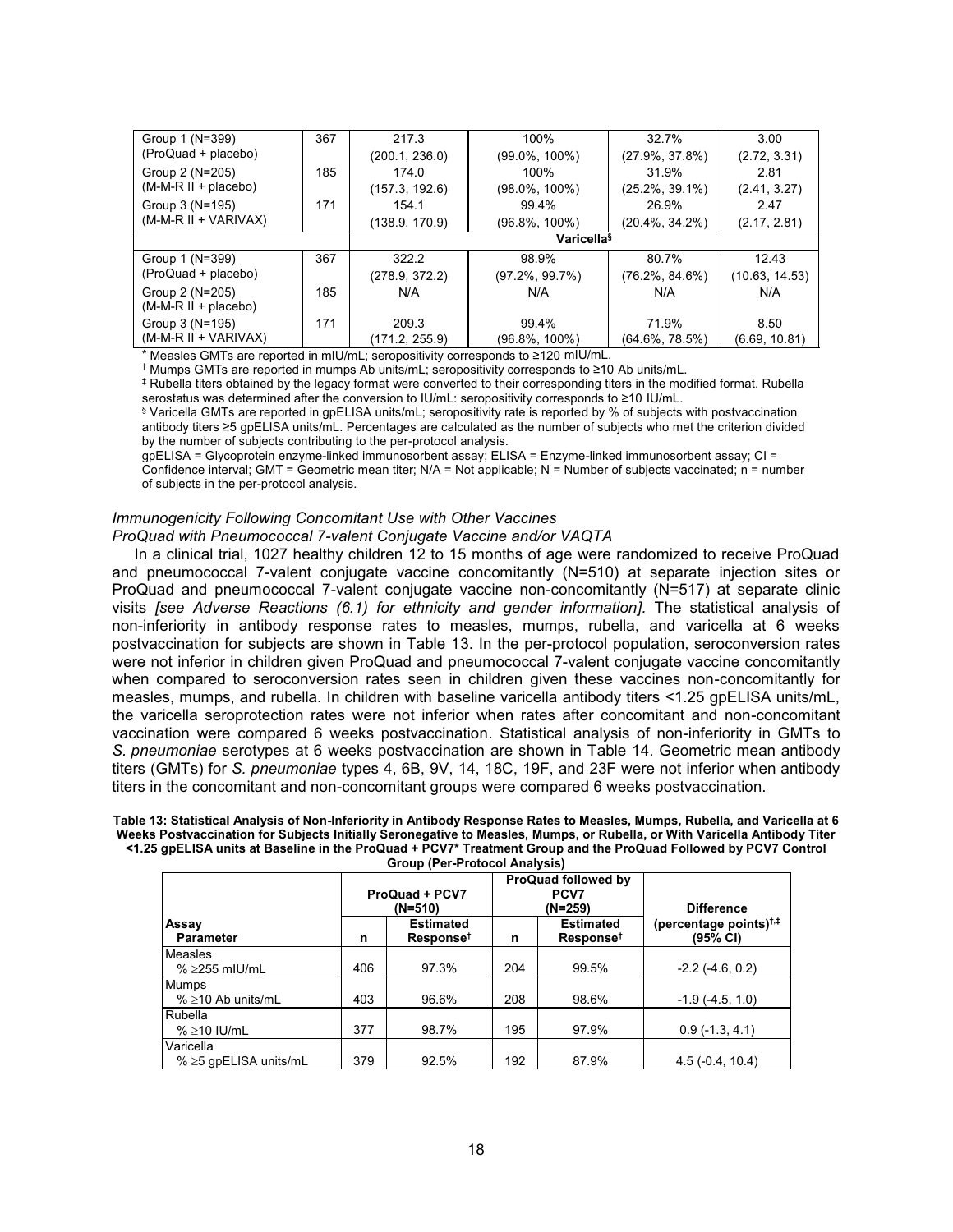\* PCV7 = Pneumococcal 7-valent conjugate vaccine.

Seronegative defined as baseline measles antibody titer <255 mIU/mL for measles, baseline mumps antibody titer <10 ELISA Ab units/mL for mumps, and baseline rubella antibody titer <10 IU/mL for rubella.

† Estimated responses and their differences were based on statistical analysis models adjusting for study center. ‡ ProQuad + PCV7 - ProQuad followed by PCV7.

The conclusion of non-inferiority is based on the lower bound of the 2-sided 95% CI on the risk difference being greater than -10 percentage points (*i.e.*, excluding a decrease equal to or more than the prespecified criterion of 10.0 percentage points). This indicates that the difference is statistically significantly less than the prespecified clinically relevant decrease of 10.0 percentage points at the 1-sided alpha = 0.025 level.

N = Number of subjects vaccinated in each treatment group.

n = Number of subjects with measles antibody titer <255 mIU/mL, mumps antibody titer <10 ELISA Ab units/mL, rubella antibody titer <10 IU/mL, or varicella antibody titer <1.25 gpELISA units/mL at baseline and with postvaccination serology contributing to the per-protocol analysis.

Ab = antibody; ELISA = Enzyme-linked immunosorbent assay; gpELISA = Glycoprotein enzyme-linked immunosorbent assay; CI = Confidence interval.

#### **Table 14: Statistical Analysis of Non-Inferiority in GMTs to** *S. pneumoniae* **Serotypes at 6 Weeks Postvaccination in the ProQuad + PCV7\* Treatment Group and the PCV7 Followed by ProQuad Control Group (Per-Protocol Analysis)**

|                 |                  |     | Group 1<br><b>ProQuad + PCV7</b><br>(N=510) | Group 2<br>PCV7 followed by<br>ProQuad (N=258) |                                           |                                |
|-----------------|------------------|-----|---------------------------------------------|------------------------------------------------|-------------------------------------------|--------------------------------|
| <b>Serotype</b> | <b>Parameter</b> | n   | <b>Estimated</b><br>Response <sup>†</sup>   | n                                              | <b>Estimated</b><br>Response <sup>†</sup> | Fold-Difference*,#<br>(95% CI) |
|                 | GMT              | 410 | 1.5                                         | 193                                            | 1.3                                       | 1.2(1.0, 1.4)                  |
| 6B              | GMT              | 410 | 8.9                                         | 192                                            | 8.4                                       | 1.1(0.9, 1.2)                  |
| 9V              | GMT              | 409 | 2.9                                         | 193                                            | 2.5                                       | 1.2(1.0, 1.3)                  |
| 14              | GMT              | 408 | 6.5                                         | 193                                            | 5.7                                       | 1.1(1.0, 1.3)                  |
| 18C             | GMT              | 408 | 2.3                                         | 193                                            | 2.0                                       | 1.2(1.0, 1.3)                  |
| 19F             | GMT              | 408 | 3.5                                         | 192                                            | 3.1                                       | 1.1(1.0, 1.3)                  |
| 23F             | GMT              | 413 | 4.1                                         | 197                                            | 3.7                                       | 1.1(1.0, 1.3)                  |

\* PCV7 = Pneumococcal 7-valent conjugate vaccine.

† Estimated responses and their fold-difference were based on statistical analysis models adjusting for study center and prevaccination titer.

‡ ProQuad + PCV7 / PCV7 followed by ProQuad.

The conclusion of non-inferiority is based on the lower bound of the 2-sided 95% CI on the fold-difference being greater than 0.5, (*i.e.*, excluding a decrease of 2-fold or more). This indicates that the fold-difference is statistically significantly less than the pre-specified clinically relevant 2-fold difference at the 1-sided alpha =  $0.025$  level.

N = Number of subjects vaccinated in each treatment group; n = Number of subjects contributing to the per-protocol analysis for the given serotype; GMT = geometric mean titer; CI = Confidence interval.

In a clinical trial, 653 healthy children 12 to 15 months of age were randomized to receive VAQTA, ProQuad, and pneumococcal 7-valent conjugate vaccine concomitantly (N=330) or ProQuad and pneumococcal 7-valent conjugate vaccine concomitantly followed by VAQTA 6 weeks later (N=323) *[see Adverse Reactions (6.1) for ethnicity and gender information].* Statistical analysis of non-inferiority of the response rate for varicella antibody at 6 weeks postvaccination among subjects who received VAQTA concomitantly or non-concomitantly with ProQuad and pneumococcal 7-valent conjugate vaccine is shown in Table 15. For the varicella component of ProQuad, in subjects with baseline antibody titers <1.25 gpELISA units/mL, the proportion with a titer ≥5 gpELISA units/mL 6 weeks after their first dose of ProQuad was non-inferior when ProQuad was administered with VAQTA and pneumococcal 7-valent conjugate vaccine as compared to the proportion with a titer ≥5 gpELISA units/mL when ProQuad was administered with pneumococcal 7-valent conjugate vaccine alone. Statistical analysis of non-inferiority of the seropositivity rate for hepatitis A antibody at 4 weeks postdose 2 of VAQTA among subjects who received VAQTA concomitantly or non-concomitantly with ProQuad and pneumococcal 7-valent conjugate vaccine is shown in Table 16. The seropositivity rate to hepatitis A 4 weeks after a second dose of VAQTA given concomitantly with ProQuad and pneumococcal 7-valent conjugate vaccine (defined as the percent of subjects with a titer ≥10 mIU/mL) was non-inferior to the seropositivity rate observed when VAQTA was administered separately from ProQuad and pneumococcal 7-valent conjugate vaccine. Statistical analysis of non-inferiority in GMT to *S. pneumoniae* serotypes at 6 weeks postvaccination among subjects who received VAQTA concomitantly or non-concomitantly with ProQuad and pneumococcal 7-valent conjugate vaccine is shown in Table 17. Additionally, the GMTs for *S.*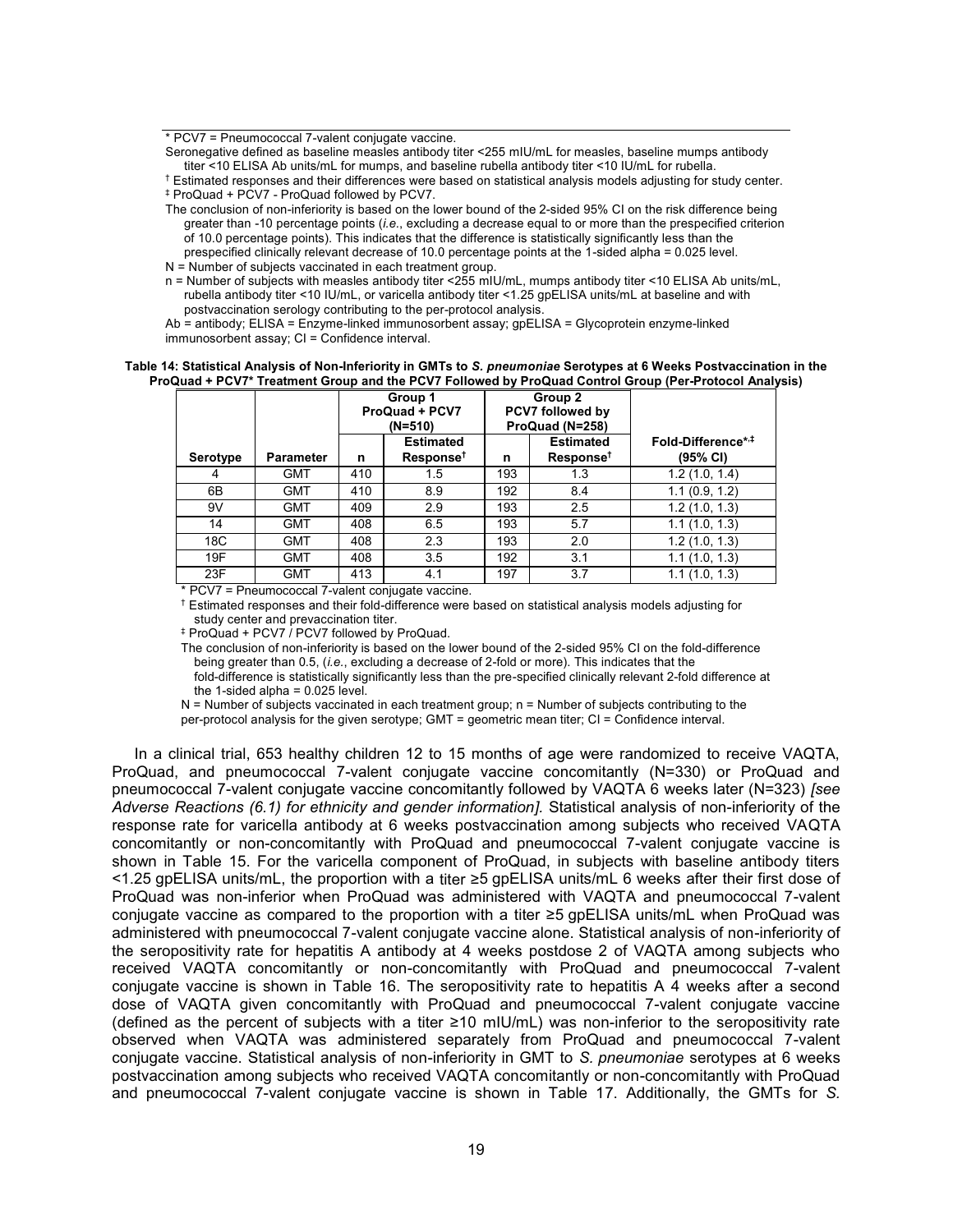*pneumoniae* types 4, 6B, 9V, 14, 18C, 19F, and 23F 6 weeks after vaccination with pneumococcal 7-valent conjugate vaccine administered concomitantly with ProQuad and VAQTA were non-inferior as compared to GMTs observed in the group given pneumococcal 7-valent conjugate vaccine with ProQuad alone. An earlier clinical study involving 617 healthy children provided data that indicated that the seroresponse rates 6 weeks post vaccination for measles, mumps, and rubella in those given M-M-R II and VAQTA concomitantly (N=309) were non-inferior as compared to historical controls.

**Table 15: Statistical Analysis of Non-Inferiority of the Response Rate for Varicella Antibody at 6 Weeks Postvaccination Among Subjects Who Received VAQTA Concomitantly or Non-Concomitantly With ProQuad and PCV7\* (Per-Protocol Analysis Set)**

| AUGULIO VOL                              |            |                                                                  |                     |                                                                                  |                                                                   |  |  |  |  |  |
|------------------------------------------|------------|------------------------------------------------------------------|---------------------|----------------------------------------------------------------------------------|-------------------------------------------------------------------|--|--|--|--|--|
|                                          |            | <b>Group 1: Concomitant VAQTA with</b><br>ProQuad + PCV7 (N=330) |                     | Group 2: Non-concomitant<br><b>VAQTA separate from ProQuad</b><br>+ PCV7 (N=323) | Difference <sup>†</sup> (percentage<br>points): Group 1 – Group 2 |  |  |  |  |  |
| <b>Parameter</b>                         | n          | <b>Estimated</b><br>Response <sup>†</sup>                        | n                   | <b>Estimated</b><br>$Response^{\dagger}$                                         | $(95% \text{ Cl})$                                                |  |  |  |  |  |
| $% ≥ 5$ gpELISA<br>units/mL <sup>‡</sup> | $225^{\$}$ | 93.2%                                                            | $232^{\frac{6}{3}}$ | 98.3%                                                                            | $-5.1$ ( $-9.3$ , $-1.4$ )                                        |  |  |  |  |  |

\* PCV7 = Pneumococcal 7-valent conjugate vaccine.

N = Number of subjects enrolled/randomized; n = Number of subjects contributing to the per-protocol analysis for varicella; CI = Confidence interval.

<sup>†</sup> Estimated responses and their differences were based on a statistical analysis model adjusting for combined study center.

‡ 6 weeks following Dose 1.

§ Initial Serostatus <1.25 gpELISA units/ mL.

The conclusion of similarity (non-inferiority) was based on the lower bound of the 2-sided 95% CI on the risk difference excluding a decrease of 10 percentage points or more (lower bound >-10.0). This indicated that the risk difference was statistically significantly greater than the pre-specified clinically relevant difference of -10 percentage points at the 1-sided alpha = 0.025 level.

#### **Table 16: Statistical Analysis of Non-Inferiority of the Seropositivity Rate (SPR) for Hepatitis A Antibody at 4 Weeks Postdose 2 of VAQTA Among Subjects Who Received VAQTA Concomitantly or Non-Concomitantly With ProQuad and PCV7\* (Per-Protocol Analysis Set)**

|                           |                    | <b>Group 1: Concomitant</b><br><b>VAQTA with ProQuad</b><br>+ PCV7<br>$(N=330)$ |            | Group 2: Non-<br>concomitant VAQTA<br>separate from<br><b>ProQuad + PCV7</b><br>(N=323) | Difference <sup>t</sup>                               |
|---------------------------|--------------------|---------------------------------------------------------------------------------|------------|-----------------------------------------------------------------------------------------|-------------------------------------------------------|
| <b>Parameter</b>          | n                  | <b>Estimated</b><br>Response <sup>†</sup>                                       | n          | <b>Estimated</b><br>Response <sup>†</sup>                                               | (percentage<br>points): Group 1 -<br>Group 2 (95% CI) |
| % ≥10 mIU/mL <sup>‡</sup> | $182$ <sup>§</sup> | 100.0%                                                                          | $159^{\$}$ | 99.3%                                                                                   | $0.7(-1.4, 3.8)$                                      |

\* PCV7 = Pneumococcal 7-valent conjugate vaccine.

 $CI =$  Confidence interval;  $N =$  Number of subjects enrolled/randomized; n = Number of subjects contributing to the per-protocol analysis for hepatitis A.

**†** Estimated responses and their differences were based on a statistical analysis model adjusting for combined study center.

‡ 4 weeks following receipt of 2 doses of VAQTA.

§ Regardless of initial serostatus.

The conclusion of non-inferiority was based on the lower bound of the 2-sided 95% CI on the risk difference being greater than -10 percentage points (*i.e.*, excluding a decrease of 10 percentage points or more) (lower bound >-10.0). This indicated that the risk difference was statistically significantly greater than the pre-specified clinically relevant difference of -10 percentage points at the 1-sided alpha = 0.025 level.

#### **Table 17: Statistical Analysis of Non-Inferiority in Geometric Mean Titers (GMT) to** *S. pneumoniae* **Serotypes at 6 Weeks Postvaccination Among Subjects Who Received VAQTA Concomitantly or Non-Concomitantly With ProQuad and PCV7\* (Per-Protocol Analysis Set)**

|          |   |                                               |                 | Group 2:                   |                                 |
|----------|---|-----------------------------------------------|-----------------|----------------------------|---------------------------------|
|          |   |                                               | Non-concomitant |                            |                                 |
|          |   | <b>Group 1: Concomitant</b>                   |                 | <b>VAQTA</b> separate from |                                 |
|          |   | VAQTA with ProQuad +<br><b>ProQuad + PCV7</b> |                 |                            |                                 |
|          |   | <b>PCV7 (N=330)</b>                           |                 | $(N=323)$                  |                                 |
|          |   | <b>Estimated</b>                              |                 | <b>Estimated</b>           | $F$ old-Difference <sup>†</sup> |
| Serotype | n | Response <sup>†</sup>                         |                 | Response <sup>†</sup>      | $(95% \text{ Cl})$              |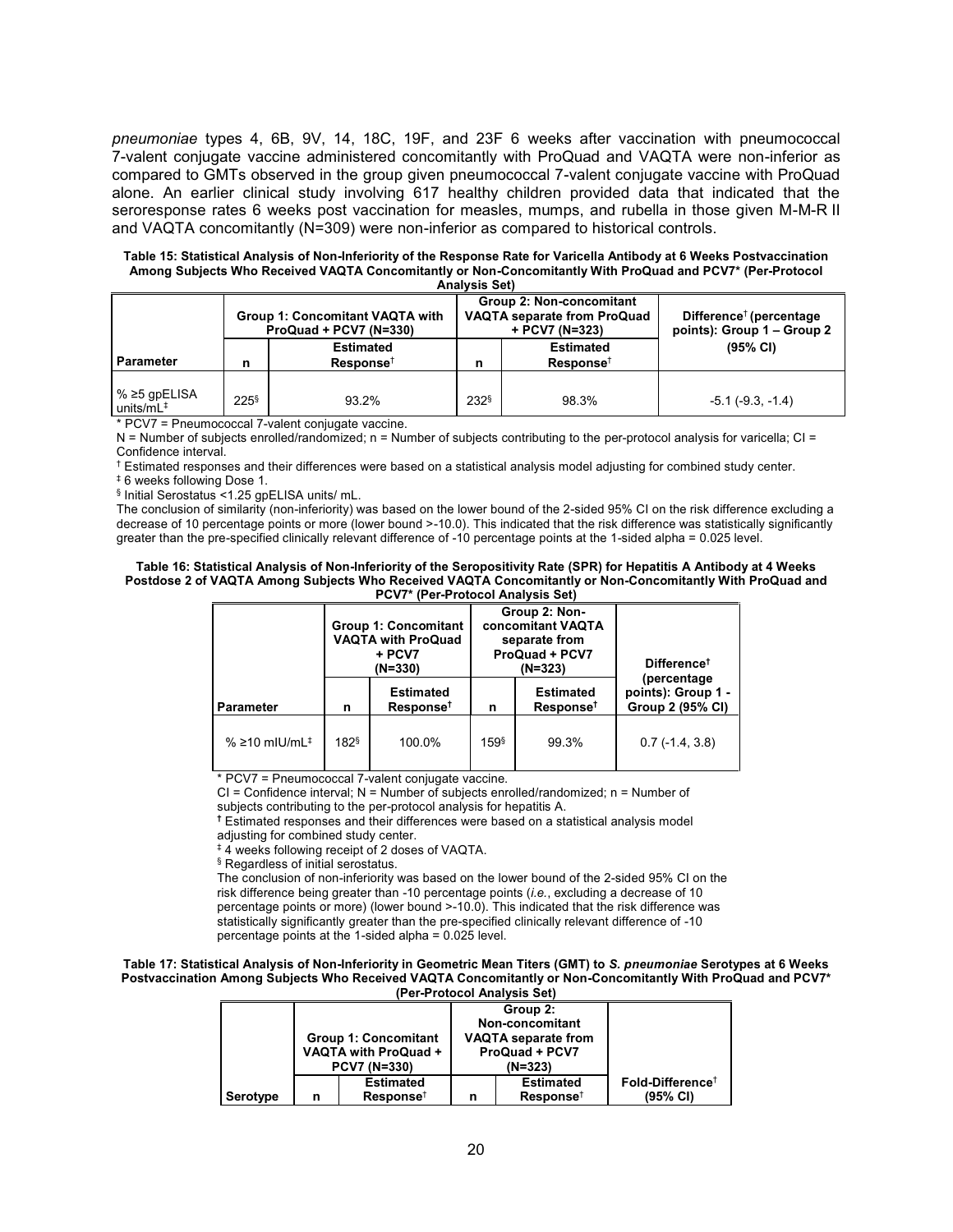|     | 246 | 1.9 | 247 | 1.7 | 1.1(0.9, 1.3) |
|-----|-----|-----|-----|-----|---------------|
| 6B  | 246 | 9.9 | 246 | 9.9 | 1.0(0.8, 1.2) |
| 9V  | 247 | 3.7 | 247 | 4.2 | 0.9(0.8, 1.0) |
| 14  | 248 | 7.8 | 247 | 7.6 | 1.0(0.9, 1.2) |
| 18C | 247 | 2.9 | 247 | 2.7 | 1.1(0.9, 1.3) |
| 19F | 248 | 4.0 | 248 | 3.8 | 1.1(0.9, 1.2) |
| 23F | 247 | 5.1 | 247 | 4.4 | (1.0, 1.3)    |

\* PCV7 = Pneumococcal 7-valent conjugate vaccine.

 $CI =$  Confidence interval; GMT = Geometric mean titer; N = Number of subjects

enrolled/randomized; n = Number of subjects contributing to the per-protocol analysis for *S. pneumoniae* serotypes.

† Estimated responses and their fold-difference were based on statistical analysis models adjusting for combined study center and prevaccination titer.

The conclusion of non-inferiority was based on the lower bound of the 2-sided 95% CI on the fold-difference being greater than 0.5 (*i.e.*, excluding a decrease of 2-fold or more). This indicates that the fold-difference was statistically significantly less than the prespecified clinically relevant 2-fold difference at the 1-sided alpha = 0.025 level.

*ProQuad Administered with Diphtheria and Tetanus Toxoids and Acellular Pertussis Vaccine Adsorbed (DTaP) and Haemophilus influenzae type b Conjugate (Meningococcal Protein Conjugate) and Hepatitis B (Recombinant) Vaccine*

In a clinical trial, 1913 healthy children 12 to 15 months of age were randomized to receive ProQuad plus diphtheria and tetanus toxoids and acellular pertussis vaccine adsorbed (DTaP) and *Haemophilus influenzae* type b conjugate (meningococcal protein conjugate) and hepatitis B (recombinant) vaccine concomitantly at separate injection sites (N=949), ProQuad at the initial visit followed by DTaP and *Haemophilus* b conjugate and hepatitis B (recombinant) vaccine given concomitantly 6 weeks later (N=485), or M-M-R II and VARIVAX given concomitantly at separate injection sites (N=479) at the first visit *[see Adverse Reactions (6.1) for ethnicity and gender information].* Seroconversion rates and antibody titers for measles, mumps, rubella, varicella, anti-PRP, and hepatitis B were comparable between the 2 groups given ProQuad at approximately 6 weeks postvaccination indicating that ProQuad and *Haemophilus* b conjugate (meningococcal protein conjugate) and hepatitis B (recombinant) vaccine may be administered concomitantly at separate injection sites (see Table 18 below). Response rates for measles, mumps, rubella, varicella, *Haemophilus influenzae* type b, and hepatitis B were not inferior in children given ProQuad plus *Haemophilus influenzae* type b conjugate (meningococcal protein conjugate) and hepatitis B (recombinant) vaccines concomitantly when compared to ProQuad at the initial visit and *Haemophilus influenzae* type b conjugate (meningococcal protein conjugate) and hepatitis B (recombinant) vaccines given concomitantly 6 weeks later. There are insufficient data to support concomitant vaccination with diphtheria and tetanus toxoids and acellular pertussis vaccine adsorbed (data not shown).

| Table 18: Summary of the Comparison of the Immunogenicity Endpoints for Measles, Mumps, Rubella, Varicella,         |
|---------------------------------------------------------------------------------------------------------------------|
| Haemophilus influenzae type b, and Hepatitis B Responses Following Vaccination with ProQuad, Haemophilus influenzae |
| type b Conjugate (Meningococcal Protein Conjugate), and Hepatitis B (Recombinant) Vaccine and DTaP Administered     |
| Concomitantly Versus Non-Concomitant Vaccination with ProQuad Followed by These Vaccines                            |

|                    |                            | Concomitant<br>Group | Non-<br>Concomitant<br>Group |                                                        |                                         |
|--------------------|----------------------------|----------------------|------------------------------|--------------------------------------------------------|-----------------------------------------|
|                    |                            | $N = 949$            | $N = 485$                    |                                                        |                                         |
| Vaccine<br>Antigen | <b>Parameter</b>           | <b>Response</b>      | <b>Response</b>              | <b>Risk</b><br><b>Difference</b><br>$(95% \text{ Cl})$ | <b>Criterion for</b><br>Non-inferiority |
| Measles            | $% \geq 120$ mIU/mL        | 97.8%                | 98.7%                        | $-0.9$<br>$(-2.3, 0.6)$                                | $LB > -5.0$                             |
| Mumps              | % ≥10<br>ELISA Ab units/mL | 95.4%                | 95.1%                        | 0.3<br>$(-1.7, 2.6)$                                   | $LB > -5.0$                             |
| Rubella            | % ≥10 IU/mL                | 98.6%                | 99.3%                        | $-0.7$<br>$(-1.8, 0.5)$                                | $LB > -5.0$                             |
| Varicella          | % ≥5 gpELISA<br>units/mL   | 89.6%                | 90.8%                        | $-1.2$<br>$(-4.1, 2.0)$                                | $LB > -10.0$                            |
| HiB-PRP            | $% \geq 1.0$ mcg/mL        | 94.6%                | 96.5%                        | $-1.9$<br>$(-4.1, 0.8)$                                | $LB > -10.0$                            |
| HepB               | $% \ge 10$ mlU/mL          | 95.9%                | 98.8%                        | $-2.8$                                                 | LB > 10.0                               |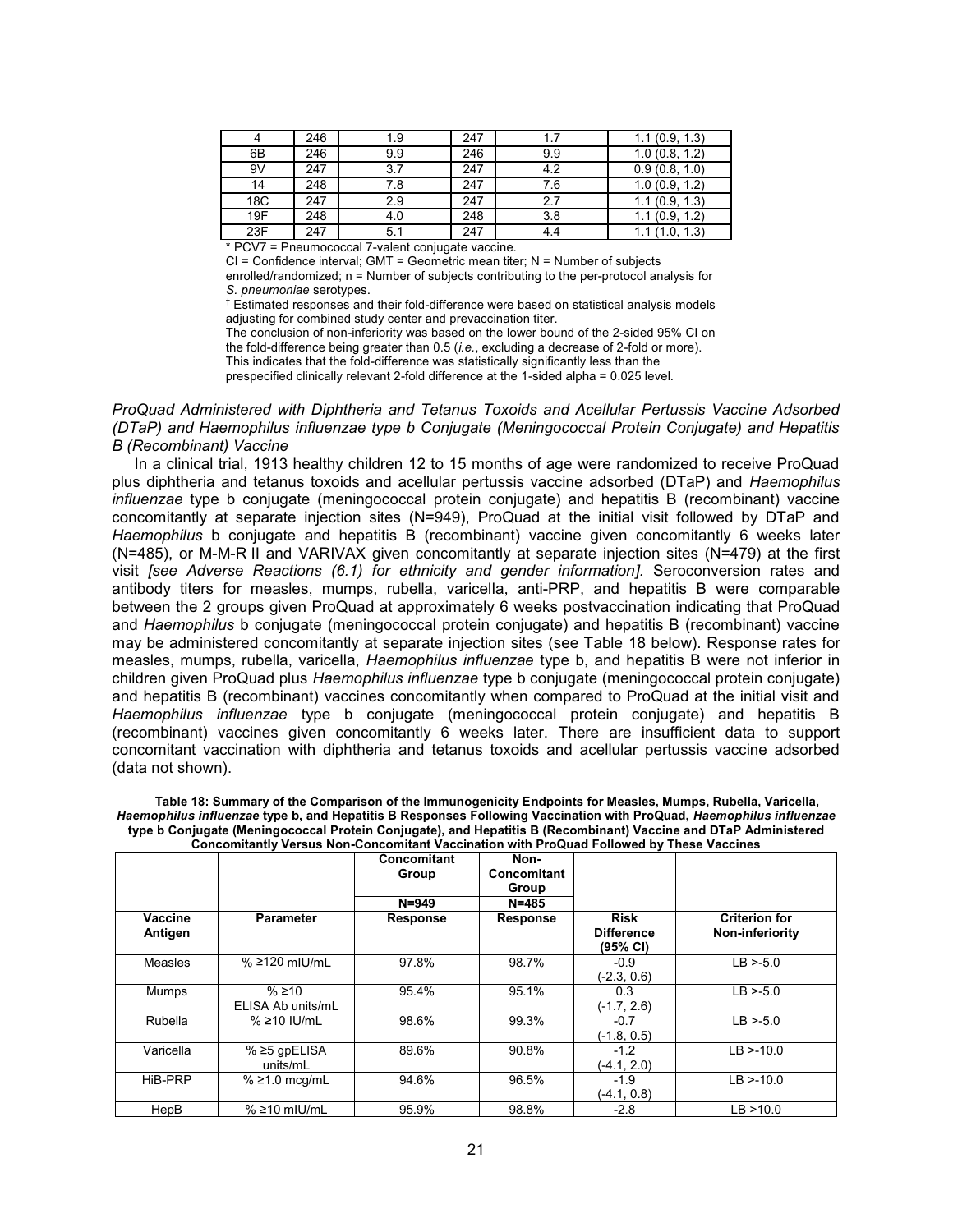|                                                                                                                                                                                                              |  |  |  |  | v.J |  |  |
|--------------------------------------------------------------------------------------------------------------------------------------------------------------------------------------------------------------|--|--|--|--|-----|--|--|
| HIR_DDD<br>' intluanzaa tuna h<br>nhocnhata:<br>: hanatitie<br>t tor non-interiority<br>. Hank –<br>nolvrihosvL<br>limit<br>--<br>: Haamonhilije<br>$h$ <sup>n</sup><br>╍<br>0.000<br>.<br><b>STATISTICS</b> |  |  |  |  |     |  |  |

 $\epsilon$ *mophilus influenzae* type b, polyribosyl phosphate; HepB = hepatitis B; LB = lower bound, limit for non-inferiority comparison.

#### **15 REFERENCES**

- 1. Kelso, J.M.; Jones, R.T.; Yunginger, J.W.: Anaphylaxis to measles, mumps, and rubella vaccine mediated by IgE to gelatin, J. Allergy Clin. Immunol. 91: 867-872, 1993.
- 2. Bitnum, A.; et al: Measles Inclusion Body Encephalitis Caused by the Vaccine Strain of Measles Virus. Clin. Infect. Dis. 29: 855- 861, 1999. 5.
- 3. Angel, J.B.; et al: Vaccine Associated Measles Pneumonitis in an Adult with AIDS. Annals of Internal Medicine, 129: 104-106, 1998.
- 4. Levy O, et al. Disseminated varicella infection due to the vaccine strain of varicella-zoster virus, in a patient with a novel deficiency in natural killer T cells. *J Infect Dis.* 188(7):948-53, 2003.
- 5. Committee on Infectious Diseases, American Academy of Pediatrics. In: Pickering LK, Baker CJ, Overturf GD, et al., eds. Red Book: 2003 Report of the Committee on Infectious Diseases. 26th ed. Elk Grove Village, IL: American Academy of Pediatrics. 419-29, 2003.
- 6. Cecinati V, et al. Vaccine administration and the development of immune thrombocytopenic purpura in children. Human Vaccines & Immunotherapeutics 9:5, 2013.
- 7. Mantadakis E, Farmaki E, Buchanan GR. Thrombocytopenic Purpura after Measles-Mumps-Rubella Vaccination: A Systematic Review of the Literature and Guidance for Management J Ped 156 (4): 2010.
- 8. Andrews N, Stowe J, Miller E, Svanstrom H, Johansen K, Bonhoeffer J, et al. A collaborative approach to investigating the risk of thrombocytopenic purpura after measles-mumps-rubella vaccination in England and Denmark. Vaccine. 2012;30:3042-6.
- 9. Rubella Prevention: Recommendation of the Immunization Practices Advisory Committee (ACIP), MMWR 39(RR-15): 1-18, November 23, 1990.
- 10. Peter, G.; et al (eds): Report of the Committee on Infectious Diseases, Twenty-fourth Edition, American Academy of Pediatrics, 344-357, 1997.
- 11. Measles Prevention: Recommendations of the Immunization Practices Advisory Committee (ACIP), MMWR 38(S-9): 5-22, December 29, 1989.
- 12. Recommendations of the Immunization Practices Advisory Committee (ACIP), Mumps Prevention. *MMWR*. 38(22):388-392, 397-400, 1989.
- 13. Rubella vaccination during pregnancy--United States, 1971-1986. *MMWR Morb Mortal Wkly Rep*. 36(28):457-61, 1987.
- 14. Rynn L, Cragan J, Correa A. Update on overall prevalence of major birth defects Atlanta, 1978-2005. CDC *MMWR*. 57(01):1-5, January 11, 2008.
- 15. American College of Obstetricians and Gynecologists Frequently Asked Questions: Miscarriage and Molar Pregnancy, 2011.
- 16. Bohlke K, Galil K, Jackson LA, et al. Postpartum varicella vaccination: Is the vaccine virus excreted in breast milk? Obstetrics and Gynecology. 102(5):970-977, 2003.
- 17. Dolbear GL, Moffat J, Falkner C and Wojtowycz M. A Pilot Study: Is attenuated varicella virus present in breast milk after postpartum immunization? *Obstetrics and Gynecology*. 101(4 Suppl.):47S-47S, 2003.
- 18. Weibel RE, et al. Clinical and laboratory studies of combined live measles, mumps, and rubella vaccines using the RA 27/3 rubella virus. *Proc Soc Exp Biol Med*. 165(2):323-326, 1980.
- 19. Watson, J.C.; Pearson, J.S.; Erdman, D.D.; et al: An Evaluation of Measles Revaccination Among School-Entry Age Children, 31st Interscience Conference on Antimicrobial Agents and Chemotherapy, Abstract #268, 143, 1991.
- 20. Unpublished data from the files of Merck Research Laboratories.
- 21. Davidkin, I.; Jokinen, S.; Broman, M. et al.: Persistence of Measles, Mumps, and Rubella Antibodies in an MMR-Vaccinated Cohort: A 20-Year Follow-up, JID 197:950–6, April 2008.
- 22. LeBaron, W.; Beeler J.; Sullivan, B.; et al.: Persistence of Measles Antibodies After 2 Doses of Measles Vaccine in a Postelimination Environment, Arch Pediatr Adolesc Med. 161:294-301, March 2007.
- 23. LeBaron, C.; Forghani, B.; Beck, C. et al.: Persistence of Mumps Antibodies after 2 Doses of Measles-Mumps-Rubella Vaccine, JID 199:552– 60 , February 2009.
- 24. LeBaron, W.; Forghani, B.; Matter, L. et al.: Persistence of Rubella Antibodies after 2 Doses of Measles-Mumps-Rubella Vaccine, JID 200:888–99, September 2009.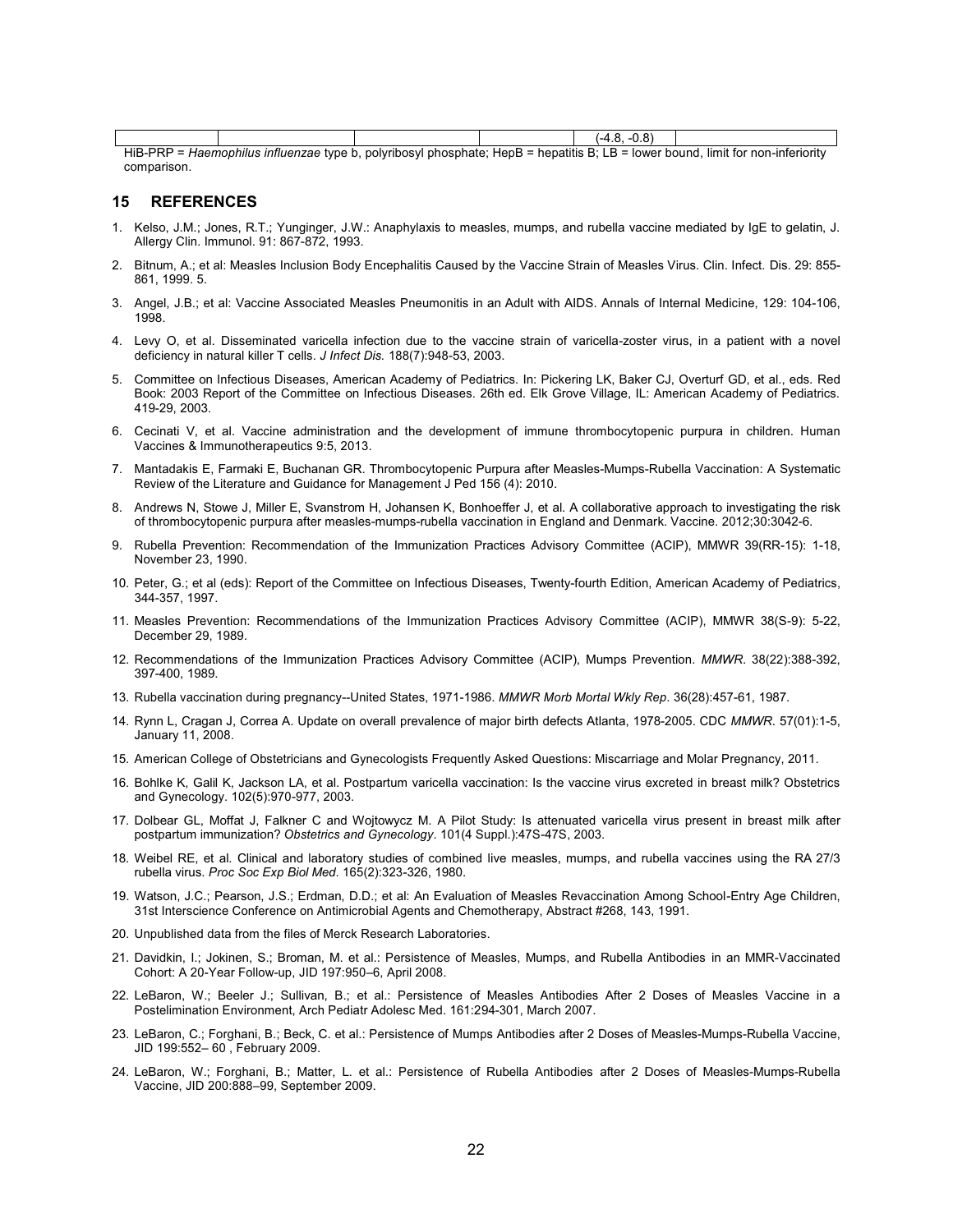- 25. Hilleman MR, Stokes J, Jr., Buynak EB, Weibel R, Halenda R, Goldner H. Studies of live attenuated measles virus vaccine in man: II. appraisal of efficacy. *Am J Public Health.* 52(2):44-56, 1962.
- 26. Krugman S, Giles JP, Jacobs AM. Studies on an attenuated measles-virus vaccine: VI. clinical, antigenic and prophylactic effects of vaccine in institutionalized children. *N Engl J Med.* 263(4):174-7, 1960.
- 27. Hilleman MR, Weibel RE, Buynak EB, Stokes J, Jr., Whitman JE, Jr. Live, attenuated mumps-virus vaccine. 4. Protective efficacy as measured in a field evaluation. *N Engl J Med.* 276(5):252-8, 1967.
- 28. Sugg WC, Finger JA, Levine RH, Pagano JS. Field evaluation of live virus mumps vaccine. *J Pediatr*. 72(4):461-6, 1968.
- 29. The Benevento and Compobasso Pediatricians Network for the Control of Vaccine-Preventable Diseases, D'Argenio P, Citarella A, Selvaggi MTM. Field evaluation of the clinical effectiveness of vaccines against pertussis, measles, rubella and mumps. *Vaccine*. 16(8):818-22, 1998.
- 30. Furukawa T, Miyata T, Kondo K, Kuno K, Isomura S, Takekoshi T. Rubella vaccination during an epidemic. *JAMA.* 213(6):987-90, 1970.
- 31. Vazquez M, et al. The effectiveness of the varicella vaccine in clinical practice. *N Engl J Med*. 344(13):955-960, 2001.
- 32. Kuter B, et al. Ten year follow-up of healthy children who received one or two injections of varicella vaccine. *Pediatr Infect Dis J*. 23(2):132-137, 2004.

#### **16 HOW SUPPLIED/STORAGE AND HANDLING**

No. 4171 — ProQuad is supplied as follows:

(1) a package of 10 single-dose vials of lyophilized vaccine, NDC 0006-4171-00 (package A)

(2) a separate package of 10 vials of sterile water diluent (package B).

#### *Storage*

To maintain potency, ProQuad must be stored frozen between -58°F and +5°F (-50°C to -15°C). Use of dry ice may subject ProQuad to temperatures colder than -58°F (-50°C).

**Before reconstitution, store the lyophilized vaccine in a freezer at a temperature between** −**58**°**F and** +**5**°**F (**−**50**°**C and** −**15**°**C) for up to 18 months. Any freezer (***e.g***., chest, frost-free) that reliably maintains an average temperature between** −**58**°**F and** +**5**°**F (**−**50**°**C and** −**15**°**C) and has a separate sealed freezer door is acceptable for storing ProQuad. Routine defrost cycling of a frost-free freezer is acceptable.**

ProQuad may be stored at refrigerator temperature (36° to 46°F, 2° to 8°C) for up to 72 hours prior to reconstitution. Discard any ProQuad vaccine stored at 36° to 46°F which is not used within 72 hours of removal from 5°F (-15°C) storage.

Protect the vaccine from light at all times since such exposure may inactivate the vaccine viruses.

## **IF NOT USED IMMEDIATELY, THE RECONSTITUTED VACCINE MAY BE STORED AT ROOM TEMPERATURE, PROTECTED FROM LIGHT, FOR UP TO 30 MINUTES.**

#### **DISCARD RECONSTITUTED VACCINE IF IT IS NOT USED WITHIN 30 MINUTES. DO NOT FREEZE RECONSTITUTED VACCINE.**

Diluent should be stored separately at room temperature (68° to 77°F, 20° to 25°C), or in a refrigerator  $(36° to 46°F, 2° to 8°C).$ 

**For information regarding the product or questions regarding storage conditions, call 1-800- MERCK-90.**

## **17 PATIENT COUNSELING INFORMATION**

Advise the patient to read the FDA-approved patient labeling (Patient Information).

#### *Instructions*

Provide the required vaccine information to the patient, parent, or guardian.

Inform the patient, parent, or guardian of the benefits and risks associated with vaccination.

Inform the patient, parent, or guardian that the vaccine recipient should avoid use of salicylates for 6 weeks after vaccination with ProQuad *[see Warnings and Precautions (5.8) and Drug Interactions (7.2)]*.

Instruct postpubertal females to avoid pregnancy for 3 months following vaccination *[see Indications and Usage (1), Contraindications (4.5) and Use in Specific Populations (8.1)].*

Inform patients, parents, or guardians that vaccination with ProQuad may not offer 100% protection from measles, mumps, rubella, and varicella infection.